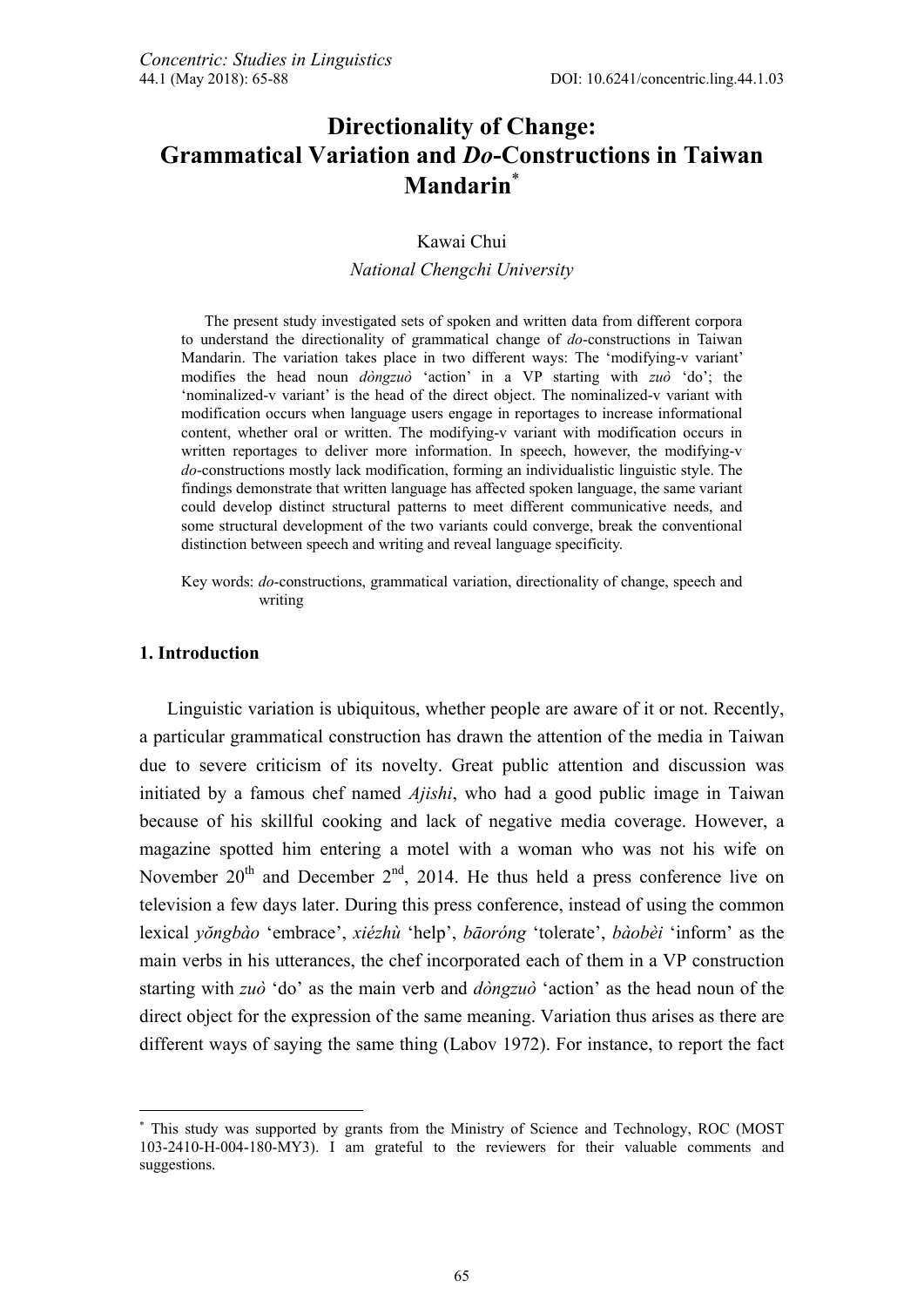that he and the woman embraced at the motel, the chef produced a *do*-construction in  $(1)$ .<sup>1</sup> See the abbreviations of linguistic terms in the appendix.

(1) Yŏu **zuò** yi-ge **yŏngbào** de **dòngzuò.** PRF do one-CL embrace DE action '(We) did an embracing action.' (Source: *Ajishi* press conference)

On December  $19<sup>th</sup>$ , a news article in the United Daily News (UDN) commented on the unusual constructions, and provided more examples from different sources, such as the case of a government spokesman who described what a former CEO did on his first day in jail in (2). A more common VP consisting of the transitive verb *yuèdú* 'read' and the direct object of *fójīng* 'Buddhist scriptures' could have been used, but the official used a 'do-a-Buddhist-scripture-reading' structure instead. In fact, (2) is structurally different from (1), in that *yuèdú* takes the place of *dòngzuò* as the nominal head in the object position, but the news article did not make this distinction.

(2) Yŏu **zuò** yī-ge **fójīng** de **yuèdú.** PRF do one-CL Buddhist.scriptures DE reading '(He) did a reading of Buddhist scriptures.' (Source: UDN)

The article also claimed that the *do*-constructions were mainly produced by particular persons or communities of people, such as the chef, government officials, news anchors on TV, and live news reporters.<sup>2</sup> In addition, the usage was further metaphorized as a 'cancer', growing and spreading malignantly from speech to writing. Evidence in support of this claim about the direction of spread came from a written notice at a small restaurant which informed diners that the owner would not ask customers about their choice of vegetables, as expressed by the *do*-phrase *zuò* 'do' *xúnwèn* 'inquire' *de* 'DE' *dòngzuò* 'action' in (3).

 $\overline{a}$ 

<sup>1</sup> See https://www.youtube.com/watch?v=lTIyg9Z2ch0.

<sup>2</sup> Wang Steak had requested its staff to use special constructions including the 'do–modifying-v–action' usage. Chinatimes.com on Aug. 25, 2015 reported that Wang Steak would soon require its servers to cease using such constructions. Because the usage is mainly prescriptive, the present study does not discuss the *do*-constructions from Wang Steak or other work contexts. See http://www.chinatimes.com/realtimenews/20150825004256-260405.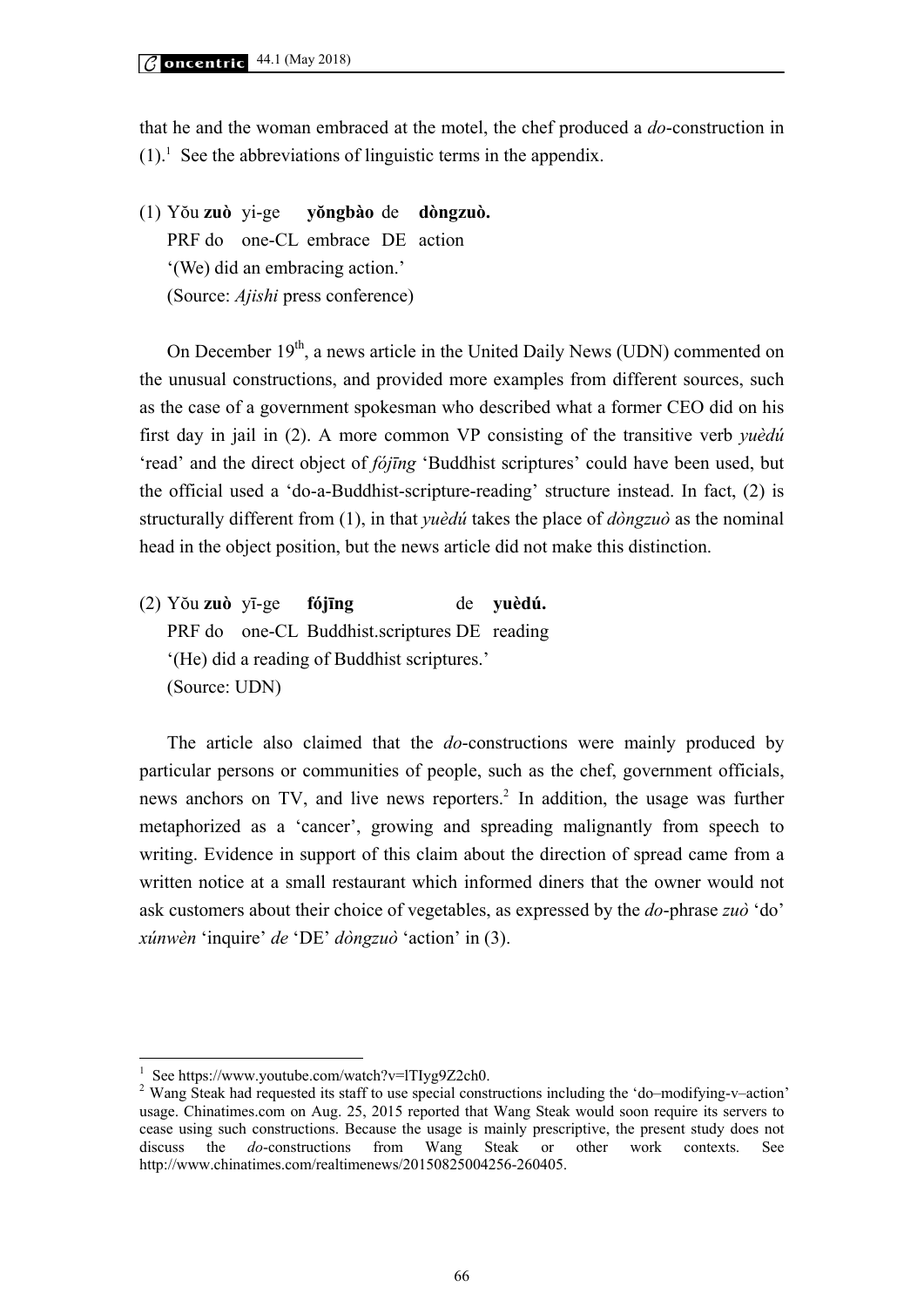(3) Bù zài **zuò xúnwèn** de **dòngzuò**. NEG again do inquire DE action '(We) won't do the inquiring action again.' (Source: UDN)

The chef's production of the *do*-constructions at the press conference and the publication of the UDN article gave rise to public discussion. The linguistic variation was harshly criticized as verbose, imprecise, and erroneous. It was further regarded as hindering communication, as evidence of the degeneration of Chinese language education, and even of weak and illogical thinking. The criticism and low social acceptance of the two types of constructions suggest that they are not yet completely accepted, at least in spoken discourse.

In brief, Mandarin Chinese in Taiwan is undergoing a grammatical variation where a lexical verb commonly used as the main verb is incorporated in a *do*-construction in two different ways for the expression of a very similar, if not identical, meaning, and that the variation in speech has not been entirely accepted. However, we know little about the variant usages in speech and writing, let alone the direction of the linguistic spread.

In the current study, two grammatical variants of *do*-constructions were distinguished, namely the 'modifying-v variant' and 'nominalized-v variant'. For the former, a lexical verb, such as *yŏngbào* 'embrace' in (1), is used to modify the following head noun *dòngzuò* 'action' in the VP. The main verb *zuò* 'do' and the head noun bear little semantic content so the meaning of the whole construction centers on the meaning of the modifying verb, in that the subject matter in (1) is specifically 'embracing' rather than the generic 'doing an action'. For the nominalized-v variant, a lexical verb, such as *yuèdú* 'read' in (2), becomes the nominal head of the direct object. Semantically, the meaning of the VP also rests on the meaning of the nominalized head rather than on the main verb *zuò*; thus, the main subject matter in (2) is specifically 'reading', not the generic 'doing'. Constructions of this type are similar to light-verb structures in English (Jespersen 1965, Leech 2006), such as *do the cleaning* and *have a drink*. Huang & Lin (2012) discussed the co-occurrence and ordering of two or more light verbs in Taiwan and Mainland Mandarin Chinese. Here, the focus is rather on the whole construction comprising the verb *zuò* and its direct object in linguistic variation. In short, the two variants are alternative ways of expressing the same thing. They are structurally similar, a lexical verb being incorporated in a *do*-construction; semantically, the incorporated verb determines the subject matter of the whole VP. The structural patterning and occurrence of the modifying-v and nominalized-v *do*-constructions in different types of spoken and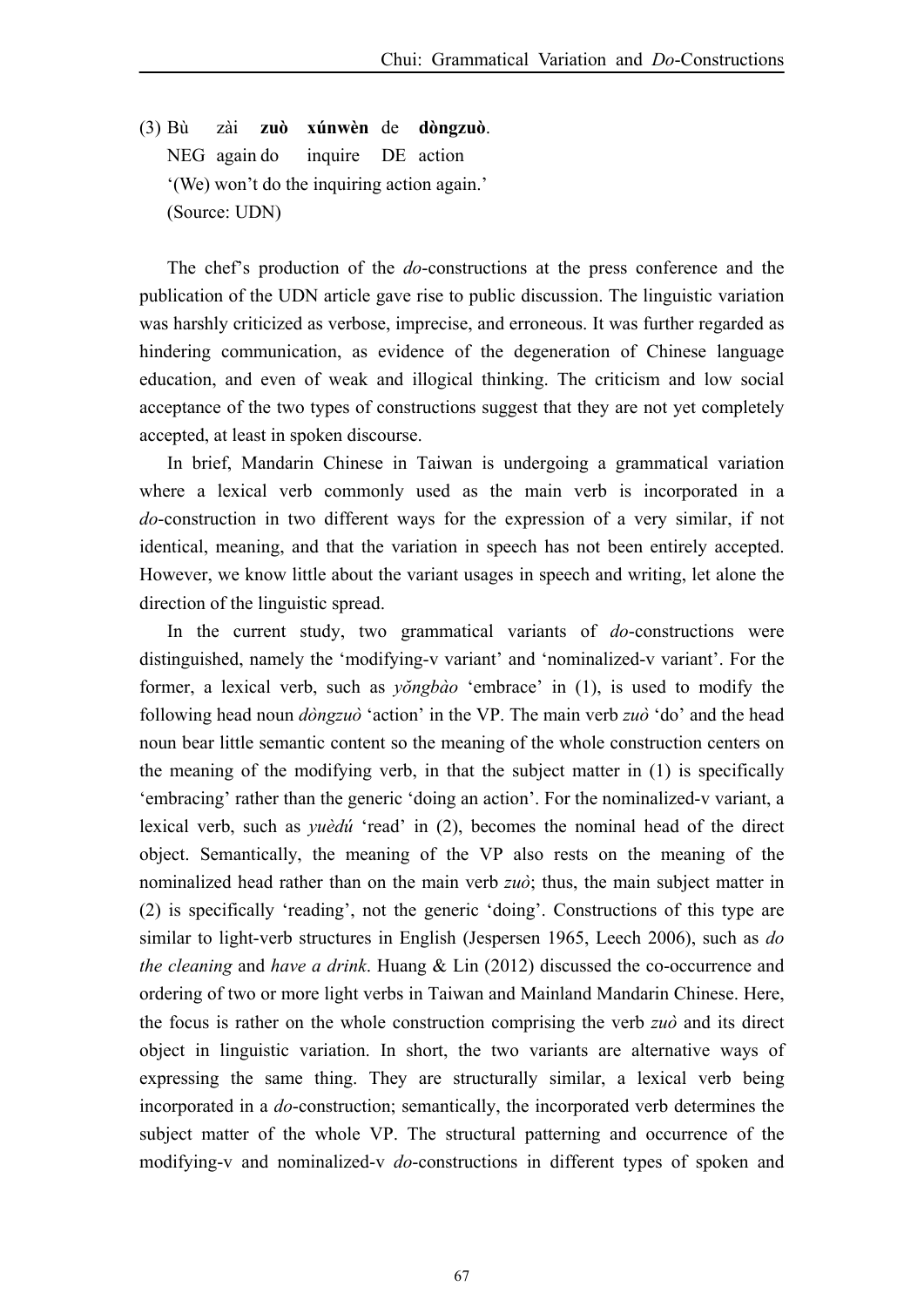written texts will be investigated for understanding the directionality of the grammatical change.

The issue about the spread of the linguistic variation arises as both the modifying-v and nominalized-v variants appear in spoken and written discourse. The UDN article, without evidence of any kind, took it for granted that the influence was from speech and affected the writing of slogans, notices, and news, as illustrated by the written notice at a restaurant in (3). The initiation of variation from speech and the typical path of influence from spoken to written discourse have been attested to by a large body of studies (Fowler 1988, Fairclough 1994, Croft 2000, Bybee & Hopper 2001, Biber 2003, Bybee 2006, Kuo 2007, Good 2008, Hruschka et al. 2009, Biber & Gray 2011). Conversationalization in English media discourse (Fowler 1988, Biber 2003), for instance, uses speech-like features such as pronouns, contractions and incomplete sentences in news writing. Conversationalization in Mandarin has also been found in news headlines, and the use of slang and of a mix of local dialects increased in the news headlines from 1895 to 2005 (Kuo 2007). However, there is a lack of evidence for a reverse direction of influence. For the initiation of variation from writing, Biber & Gray (2011:226) proved with evidence from the  $18<sup>th</sup>$  to  $20<sup>th</sup>$ centuries that English complex noun phrases emerged from academic writing, a style "characterized by an extremely dense use of non-clausal phrases and extremely complex noun phrase structure," such as *blood glucose level*, *his learning in all sciences*, or *a sudden increase in the circulating medium*. "[T]hese innovations were all initiated in writing and have subsequently developed in informational written discourse, with little transfer to spoken conversational discourse at all" (Biber & Gray 2011:247). In the case of the innovation of *do*-constructions, transfer did take place. The remaining question is: Has speech affected writing, or vice versa?

To answer this question, the present study investigates a range of text varieties in both spoken and written modes to understand the directionality of grammatical change of *do*-constructions across speech and writing. "[W]riting is an important and influential mode of expression, a legitimate linguistic channel supporting important registers in a community's linguistic repertoire" (Finegan & Biber 2001:239). Written and spoken data together will then present a more complete and comprehensive range of the usage and development of the variants in Taiwan Mandarin. Specifically, the study investigates the structural patterns and the occurrence of the modifying-v and nominalized-v variants of *do*-constructions in different types of spoken and written texts to understand whether spoken language has influenced written language or vice versa, whether the two variants undergo different paths of grammatical change, and whether the development of the same variant would diverge in different situations. The findings will show that the UDN claim about the spread of the modifying-v and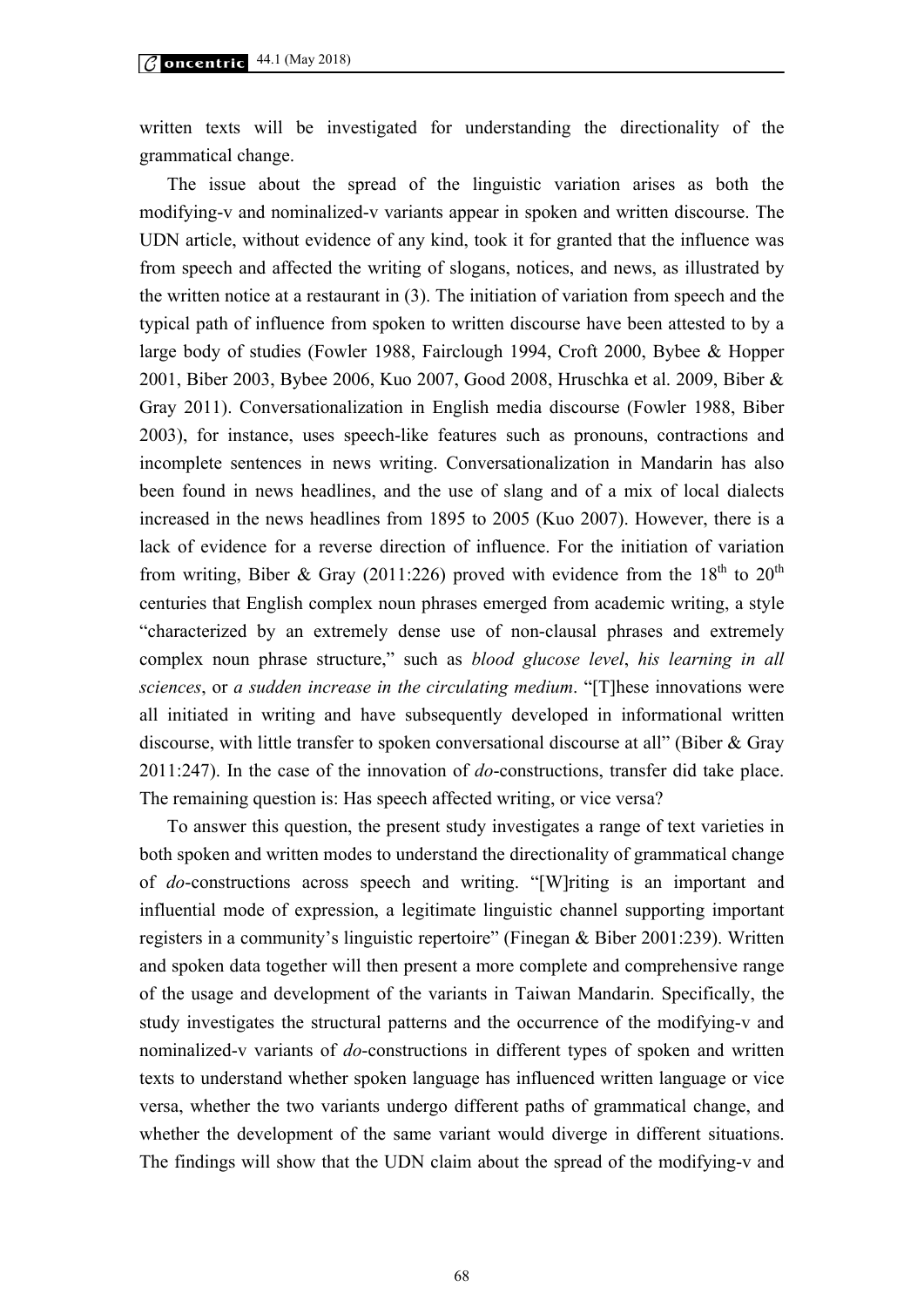nominalized-v *do*-constructions from speech to writing is incorrect. Written language can influence spoken language. In linguistic change, the same variant could develop distinct structural patterns. On the other hand, despite the conventional distinction between speech and writing (Fowler 1988, Fairclough 1994, Croft 2000, Biber & Conrad 2001, Bybee & Hopper 2001, Finegan & Biber 2001, Biber 2003, Ni 2003, Kuo 2007, Biber 2009, Biber & Gray 2011, Biber 2012), some structural developments of the two variants could converge, break the convention, and reveal language specificity.

The next section introduces the methodology and data collection of the present study. The analysis of the structural patterns and rates of occurrence of the variants in spoken and written discourse is presented in Section 3. The quantitative and qualitative findings are discussed in relation to the linguistic spread of the variants across speech and writing in Section 4. The conclusion is given in Section 5.

#### **2. The corpora and methods**

 $\overline{a}$ 

Biber (2009, 2012) and Biber & Conrad (2001) emphasized the importance of the use of both spoken and written data in the study of language use and language variation. For instance, the use of 3-word and 4-word lexical bundles was found dominant in spoken discourse, but a different combination of invariable function words and an intervening content word was common in written academic discourse (Biber 2009); the collocates for the verbs *have*, *make*, and *take* in conversation and informational writing did not overlap (Conrad & Biber 2009). Thus, the potential difference between these two modes in language variation is acknowledged here. The present study includes sets of spoken and written data from different corpora for the study of *do*-constructions. The spoken data consists of face-to-face conversations, live broadcast news reports, the chef *Ajishi*'s cooking program on television, and interviews with the chef taken from chat shows. The conversational data came from two sources: One was from the NCCU Corpus of Spoken Mandarin (Chui & Lai 2008, Chui, Lai & Chan 2017),<sup>3</sup> which has been collecting daily face-to-face conversations since 1996 between participants who know each other well. Twenty-seven excerpts yielded 83,263 words. Another source was the Mandarin Conversational Dialogue Corpus (MCDC) which comprises eight free conversations collected in 2001 between people who had not met before. All of these naturally-occurring conversational data are essential to examine whether the variation

<sup>3</sup> The data of the NCCU Corpus of Spoken Mandarin are available at TalkBank at http://talkbank.org/access/CABank/TaiwanMandarin.html.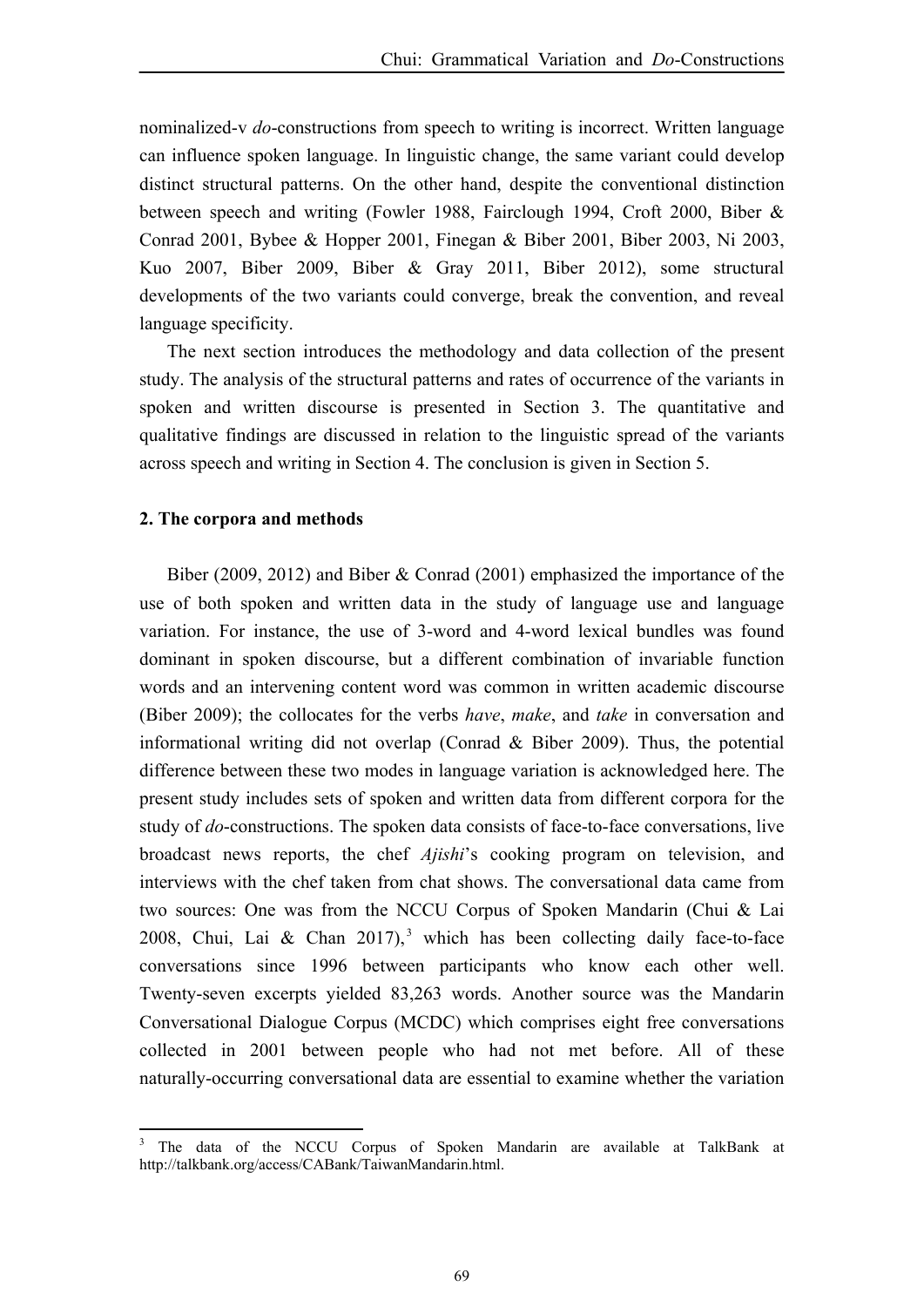$\overline{a}$ 

prevails in vernacular speech. The second type of spoken data was live broadcast news reports posted on YouTube. According to the UDN article and related blog discussions, the *do*-constructions were used a lot in broadcast news. Last, to understand the speech style of the chef *Ajishi* in public situations, two kinds of data were collected from YouTube: one from the chef's unscripted cooking program, *Stylish Man – The Chef*, and the other from interviews on television in 2011 and 2014. The spoken data totaled about 52 hours of speech. Apart from the data from the NCCU Corpus of Spoken Mandarin that contain transcripts, word counts were not available. There were not any written transcripts for the YouTube videos. The *do*-constructions were retrieved by way of the Chinese subtitles on the videos and further checked and confirmed by two analysts.

The written data came from two sources. One was the Academia Sinica Balanced Corpus of Modern Chinese 4.0 (Sinica Corpus) consisting of 11-million words. It includes written data from newspapers, magazines, books, academic journals, textbooks, reference books and other academic works, and includes a wide range of genres including reportage, commentaries, essays, novels, stories, fables, handbooks, letters, announcements, advertisements, illustrations, biographies and poems. The other source of data was the Chinese GigaWord 2 Corpus consisting of 382-million words from Taiwan's Central News Agency (CNA). All of the CNA data were categorized as reportage writing. The details of the different sets of data are shown in Table 1.<sup>4</sup> Altogether, the spoken and written data represent various genres (Ochs 1979, Celce-Murcia & Olshtain 2000). First, daily conversations are unplanned, whereas written texts are planned discourse. In between are the live broadcast news reports, the chef *Ajishi*'s TV cooking program, and his TV interviews. Second, data from the broadcast news and the cooking program are mainly transactional, while the TV interviews are interactional. Finally, the distinction between the former two lies in the different content of speech.

<sup>4</sup> A similar study of *do*-constructions was published in Chui (2016). As a piece of popular science work, it mainly provided a general linguistic perspective to grammatical change without a detailed investigation of the potential paths of development. The types of data included in the previous work also differed from those of the current study.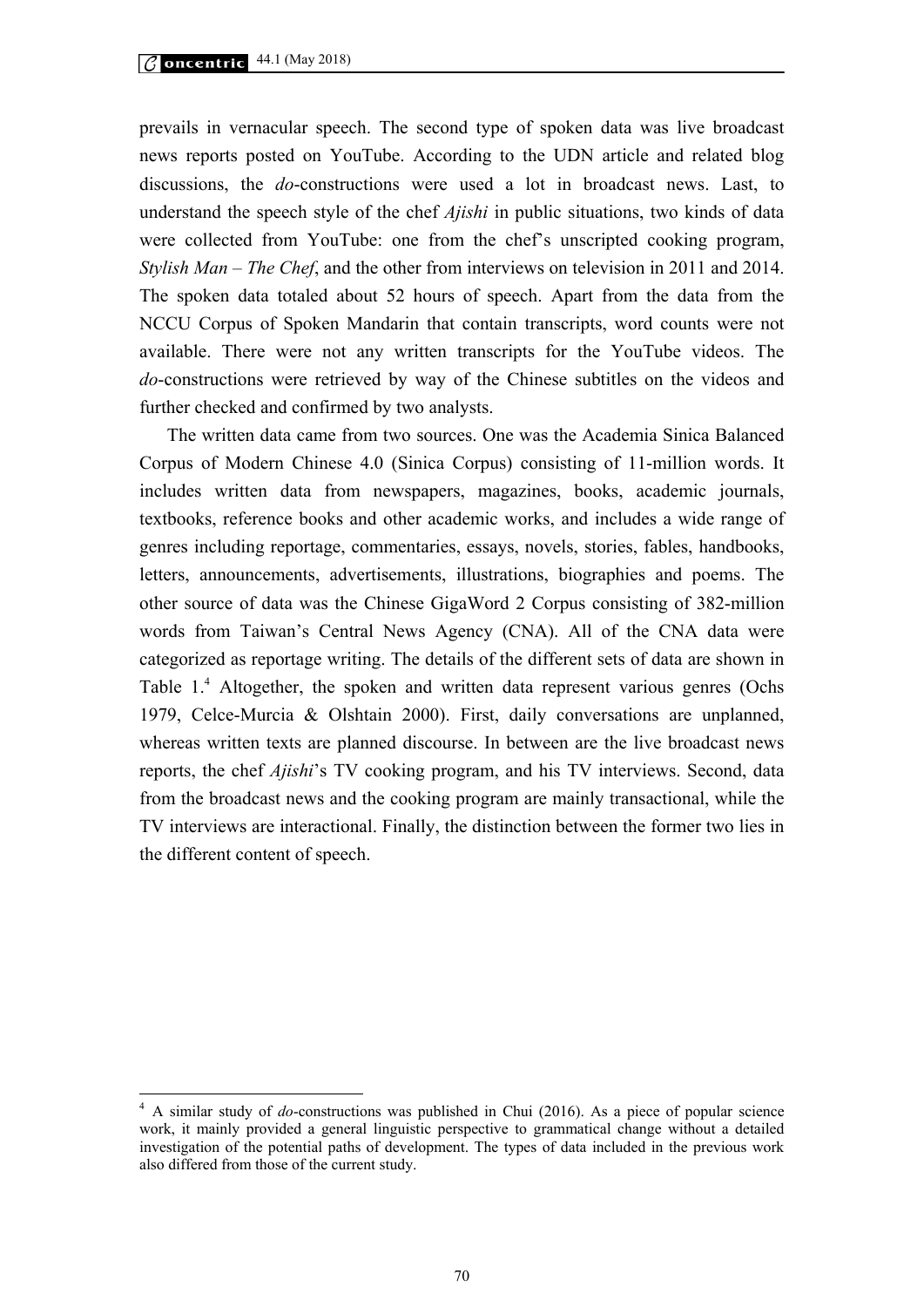|    | Years of data collection | Types of spoken data              | Length of recording |
|----|--------------------------|-----------------------------------|---------------------|
|    | 1996 - 2012              | Conversations                     | 1190 minutes        |
| H  | $2007 - 2015$            | Live broadcast news reports       | 946 minutes         |
| Ш  | $2012 - 2015$            | Stylish Man - The Chef            | 909 minutes         |
| IV | 2011; 2014               | Ajishi's interviews on television | 100 minutes         |
|    | Years of data collection | Types of written data             | Corpus size         |
|    | 1981 - 2007              | Sinica Corpus 4.0                 | 11-million words    |
|    | $1991 - 2002$            | Chinese GigaWord 2 Corpus         | 382-million words   |

**Table 1. Details of the data** 

There were criteria for selecting modifying-v and nominalized-v *do*-constructions for inclusion in the study. First, the UDN news article mentioned lexical constituents other than *zuò* 'do' and *dòngzuò* 'action', including the more literary verb *jìnxíng* 'carry something out' and other nominals like *chŭlǐ* 'handling' and *bùfèn* 'part'. These can be used to form structures similar to *do*-constructions, such as (4) with *jìnxíng* being the main verb, and (5) with *chŭlǐ* taking the place of *dòngzuò* as the head of the direct object. The current study, however, focuses on *do*-constructions comprising the more frequently-used *zuò* and *dòngzuò*.

(4) **Jìnxíng** yī-ge xiàjià de **dòngzuò.** carry.something.out one-CL take.down.from.the.shelves DE action '(The shop) carried out a taking-(problematic-food)-down-from-the-shelves action.'

(Source: UDN)

(5) Yào **zuò** yī-ge shuākă de **chŭlǐ.** need do one-CL use.the.credit.card DE handling '(They) need to do a paying-with-the-credit-card handling.' (Source: UDN)

Structurally, each construction starts with *zuò* 'do' as the transitive main verb, and ends with *dòngzuò* 'action' or a nominalized verb as the head of the direct object. Semantically, the main verb *zuò* and the nominal head *dòngzuò* contribute little content to the whole construction, the modifying verb or nominalized verb expressing the main subject matter. Finally, to ascertain that the two types of *do*-constructions are different ways of saying the same thing, the meaning of the two variants has to be closely similar, if not identical, to the meaning of the corresponding full-fledged verbs. In (1), for instance, the *do*-construction is mainly about an embracing event, as conveyed by the modifying-v variant *yŏngbào* 'embrace'; the same meaning can as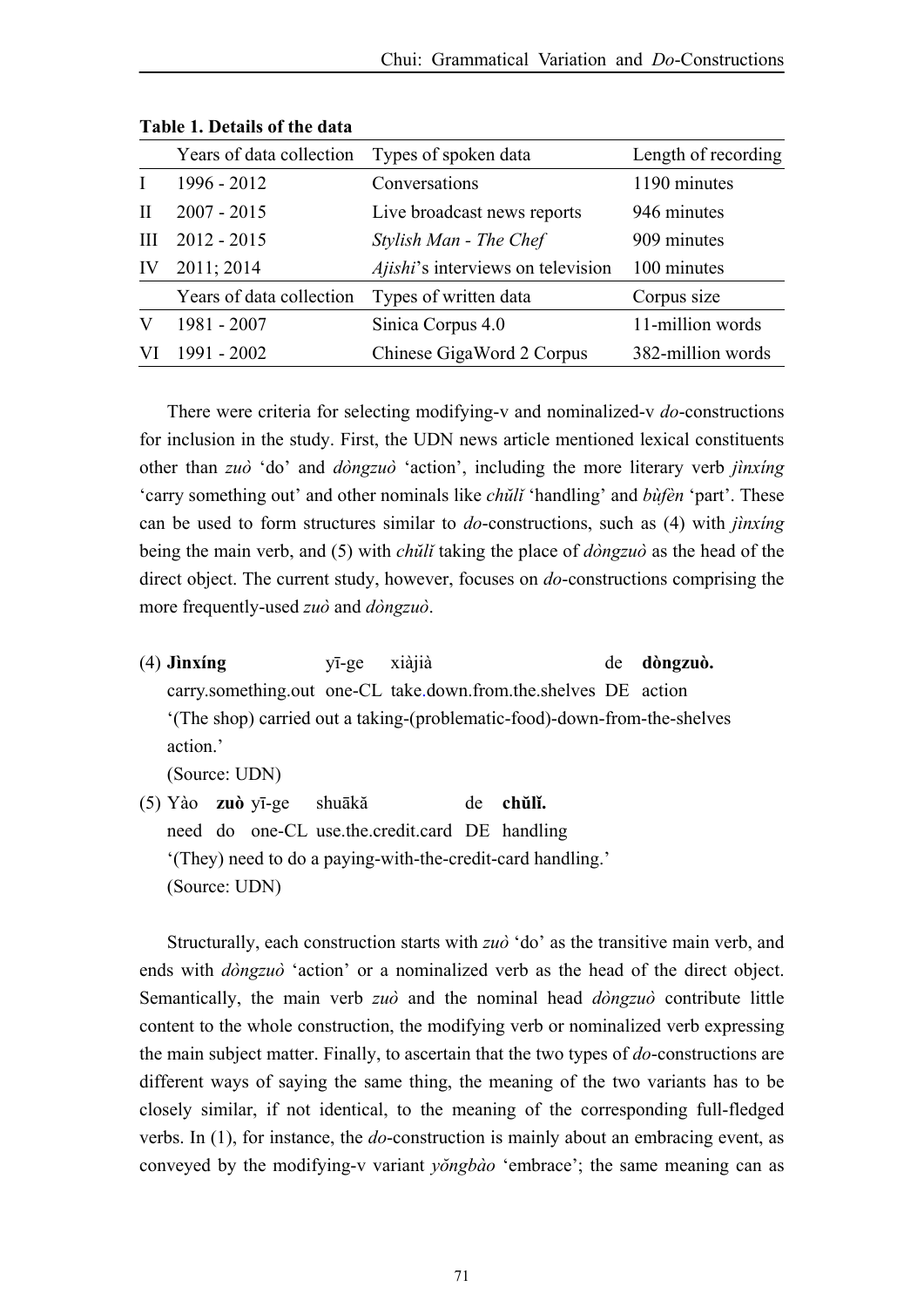well be conveyed by *yŏngbào* as the main verb in (6). Similarly, in (2) the meaning of the *do*-phrase centers on the meaning of the nominalized-v variant *yuèdú* 'read', which can also be expressed by the same form *yuèdú* in the main verb position in (7).

(6) Yŏu **yŏngbào.** PRF embrace '(We) embraced.' (Source: Author) (7) Yŏu **yuèdú** fójīng. PRF read Buddhist.scriptures '(He) read Buddhist scriptures.' (Source: Author)

Two analysts followed the above selection criteria and searched for instances of modifying-v and nominalized-v *do*-constructions in different datasets separately. The inter-analyst reliability for the identification of the two types of constructions with regard to transitivity, the head of the direct object, and meaning was above 90% on average. In cases of disagreement, re-analysis was done. Data without consensus were not used in the study. Agreement was reached on 191 instances of the modifying-v *do*-construction from the spoken and written data (I–VI), and on 3,262 instances of the nominalized-v *do*-construction from the spoken data and Sinica Corpus (I –V). The nominalized-v instances outnumbered the modifying-v counterparts by seventeen to one. Aside from the quantitative difference, the structural analysis of the constructions and usages in different situations of use are crucial to understanding the development and spread of the variants. Altogether, 3,453 instances of modifying-v and nominalized-v *do*-constructions were included in the data base for the study.

## **3. Variants of** *do***-constructions**

This section investigates the structural patterns typical of the two variants of *do*-constructions and their frequency of use in different types of texts. It will be shown that the same variant develops distinct structural patterns in different situations of use, and that a similar structural pattern is found in the two types of *do*-constructions. Altogether, the quantitative and qualitative analyses will be essential to understand the paths and the directionality of the grammatical change across the two modes of communication.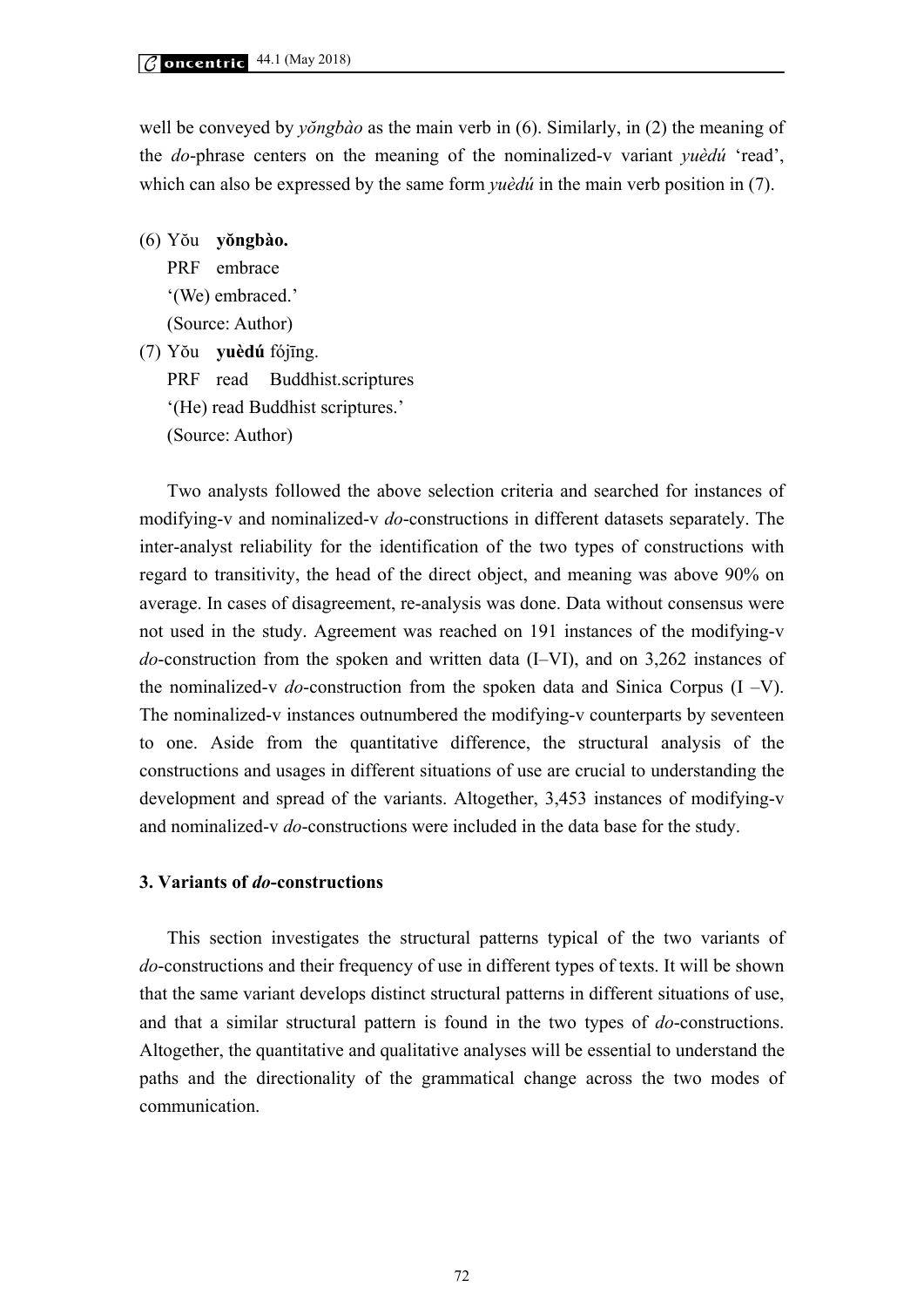#### **3.1 The modifying-v variant**

Of the 191 instances of the modifying-v variant, 81.2% appeared in written discourse and 18.2% were from spoken discourse. The *do*-constructions with the modifying-v variant start with the main verb *zuò* 'do' and end with the head of the direct object *dòngzuò* 'action'; in between is the variant which functions to modify the nominal head. The UDN news article also regarded the classifier phrase *yī-ge* 'one-CL', which can simply be *yī* or *ge*, as obligatory in the constructions, as exemplified in (1) and (8). Huang (1999) proposed that *yī-ge* is an emerging indefinite article, just like *a(n)* in English. However, since it has not been grammaticalized, its occurrence is optional. In our corpus of data, *yī-ge* was rarely used, with just three instances in speech and two in writing. See Table 2. Like the demonstratives and classifier phrases, *yī-ge* was considered as a type of nominal modification in the present analysis.

- (1) Yŏu **zuò** yi-ge **yŏngbào** de **dòngzuò.** PRF do one-CL embrace DE action '(We) did an embracing action.' (Source: *Ajishi* press conference)
- (8) Zuò **yī-ge** yīnyìng de dòngzuò. do one-CL respond.accordingly DE action '(They) did a responding-accordingly action.' (Source: CNA)

|                        |    | Speech    |     | Writing |
|------------------------|----|-----------|-----|---------|
| Use of $y\bar{t}$ -ge  |    | 8.3%      |     | 1.3%    |
| Lack of $y\bar{t}$ -ge | 33 | 91.7%     | 153 | 98.7%   |
| Total                  | 36 | $100.0\%$ | 155 | 100.0%  |

**Table 2. The modifying-v** *do***-constructions and** *yi-ge*

Besides *yī-ge*, other constituents could occur along with the modifying-v variant in the VP, such as the quantifier *yīxiē* 'some' and adjectival *ānwĕn* 'stable' in (9), and the adverbial *fēnpī* 'in batches' in (10). With modification, the direct objects in the three instances became complex NPs. "A complex noun phrase with various kinds of modifiers can package a relatively large amount of information, which would otherwise have required several clauses with less elaborately modified NPs" (Ni 2003:160).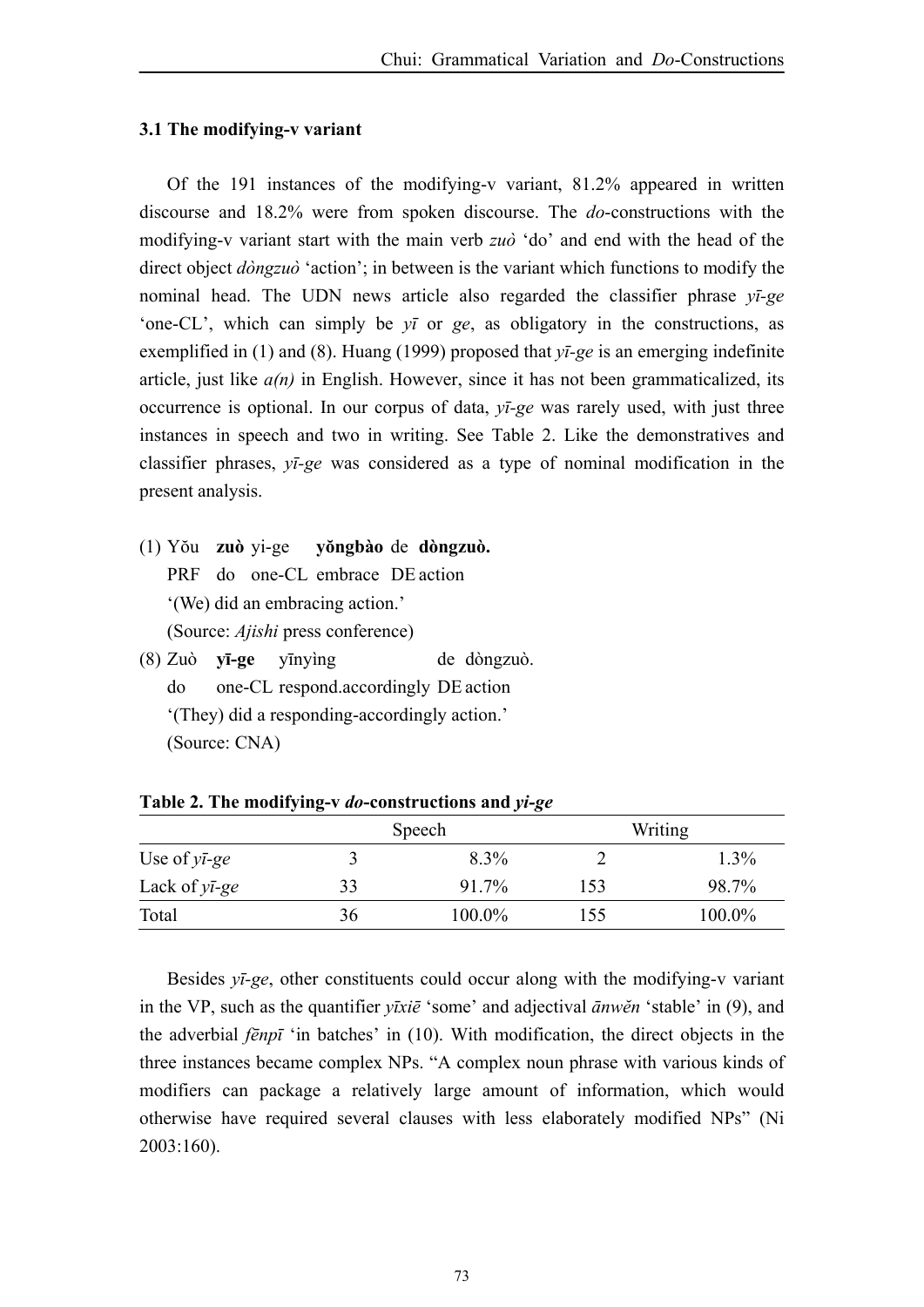- (9) Zuò **yīxiē ānwĕn wĕndìng** tāmen rénxīn de dòngzuò. do some steady stabilize 3PL human.heart DE action '(They) did some stable, stabilizing-human-heart actions.' (Source: Broadcast news reports)
- (10) Zuò **fēnpī** chūtuōde dòngzuò. do in.batches sell (the stocks) DE action '(They) did a selling-(the-stocks)-in-batches action.' (Source: Sinica Corpus)

Two distinct patterns of packaging information in the object NP by modification were found. As shown in Table 3, nearly 80% of the spoken data did not have modifying elements other than the variant, but in the written data, at least one additional modifying constituent was included almost 60% of the time. The chi-square value indicates a significant difference between the two patterns ( $\chi^2(1) = 16.149$ , *p* < .0001). In other words, more information tends to be delivered in writing than in speech. In English, complex NPs are also more abundant in writing than in conversation (Biber 2003, Ni 2003). The remaining question is whether the two distinct structural patterns of the same variant are associated with particular situations within the same mode of discourse. This will be taken up in Section 3.3.

|  |  | Table 3. Modification in modifying-v do-constructions |
|--|--|-------------------------------------------------------|
|  |  |                                                       |

|                                      |    | Speech    |     | Writing   |
|--------------------------------------|----|-----------|-----|-----------|
| Use of other modifying constituents  |    | 22 2%     | 92  | 59.4%     |
| Lack of other modifying constituents | 28 | 77.8%     | 63  | $40.6\%$  |
| Total                                | 36 | $100.0\%$ | 155 | $100.0\%$ |

#### **3.2 The nominalized-v variant**

The nominalized-v *do*-constructions were much more frequently used, totaling 3,262 instances in the data base: 145 instances in spoken discourse and 3,117 in written discourse. *Do*-constructions of this type also start with *zuò* 'do' as the main verb but the head of the direct object is a nominalized verb rather than *dòngzuò* 'action'. The classifier phrase *yī-ge* 'one-CL' (including the simplified *yī* or *ge*), as in (11), only occurred 3.9% of the time. See Table 4.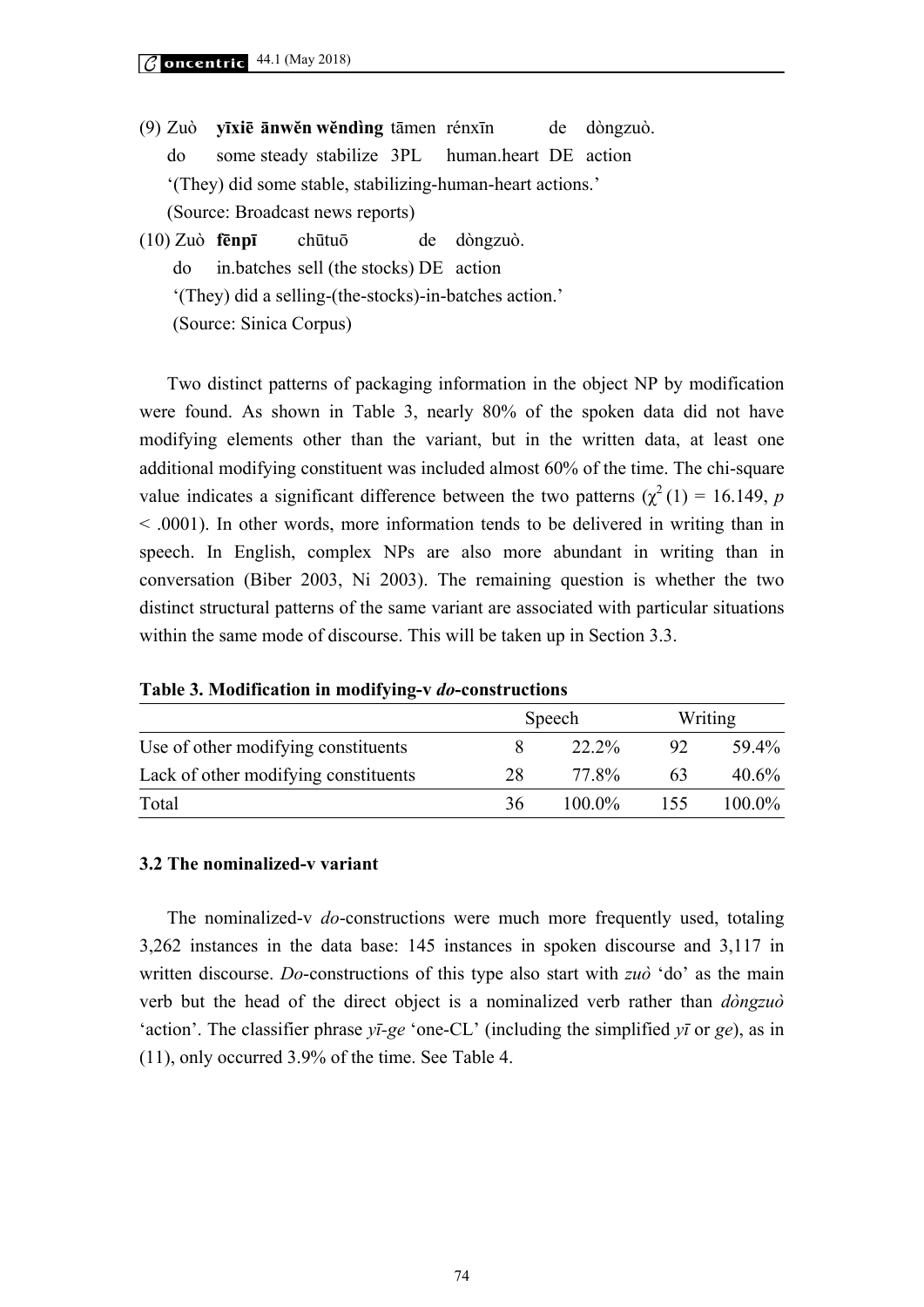(11) Bă dāngxià fāshēng de zhòngdà shìjiàn zuò **yī** chéngxiàn. BA immediate happen DE big incident do one presentation '(They) did a presentation about the big incidents that had just happened.' (Source: Sinica Corpus)

|                        |     | Speech |      | Writing |
|------------------------|-----|--------|------|---------|
| Use of $y\bar{i}$ -ge  | 43  | 29.7%  | 122  | 3.9%    |
| Lack of $y\bar{t}$ -ge | 102 | 70.3%  | 2995 | 96.1%   |
| Total                  | 145 | 100.0% | 3117 | 100.0%  |

**Table 4. The nominalized-v** *do***-constructions and** *yi-ge*

In speech, however, *yī-ge* was used almost 30% of the time, as in the instances produced by the government spokesman in (2), a news reporter in (12) and a conversational participant in (13). This difference between the use of *yī-ge* across the two modes is statistically significant  $(\chi^2(1) = 191.170, p < .0001)$ . Whether the higher proportion is associated with communicative situations will be discussed in Section 3.3.

- (12) Jĭnxiāo-rényuăn zhèngzài zuò **yī-ge** rénmìng de sōujiù. firefighters PROG do one-CL human.life DE search.and.rescue 'The fire fighters are doing a human-life search and rescue.' (Source: Broadcast news reports)
- (13) Xiànzài de tāmen méiyŏu zuò **yī-ge** zhēnzhèng de guīhuà. now DE 3PL NEG do one-CL real DE plan 'For now, they haven't done a real plan.' (Source: MCDC)

In contrast to the classifier phrase, the rates of the use of modification in *do*-constructions, as shown in Table 5, are similar between speech and writing, and show no statistically significant difference  $(\chi^2(1) = 2.635, p = .105)$ . In general, there is a higher proportion of complex NPs in nominalized-v *do*-constructions, as exemplified by the nominal modifier *rénmìng* 'human life' narrowing the scope of the head *sōujiù* 'search and rescue' in (12), and by the adjectival modifier *zhēnzhèng* 'real' characterizing the head *guīhuà* 'plan' in (13).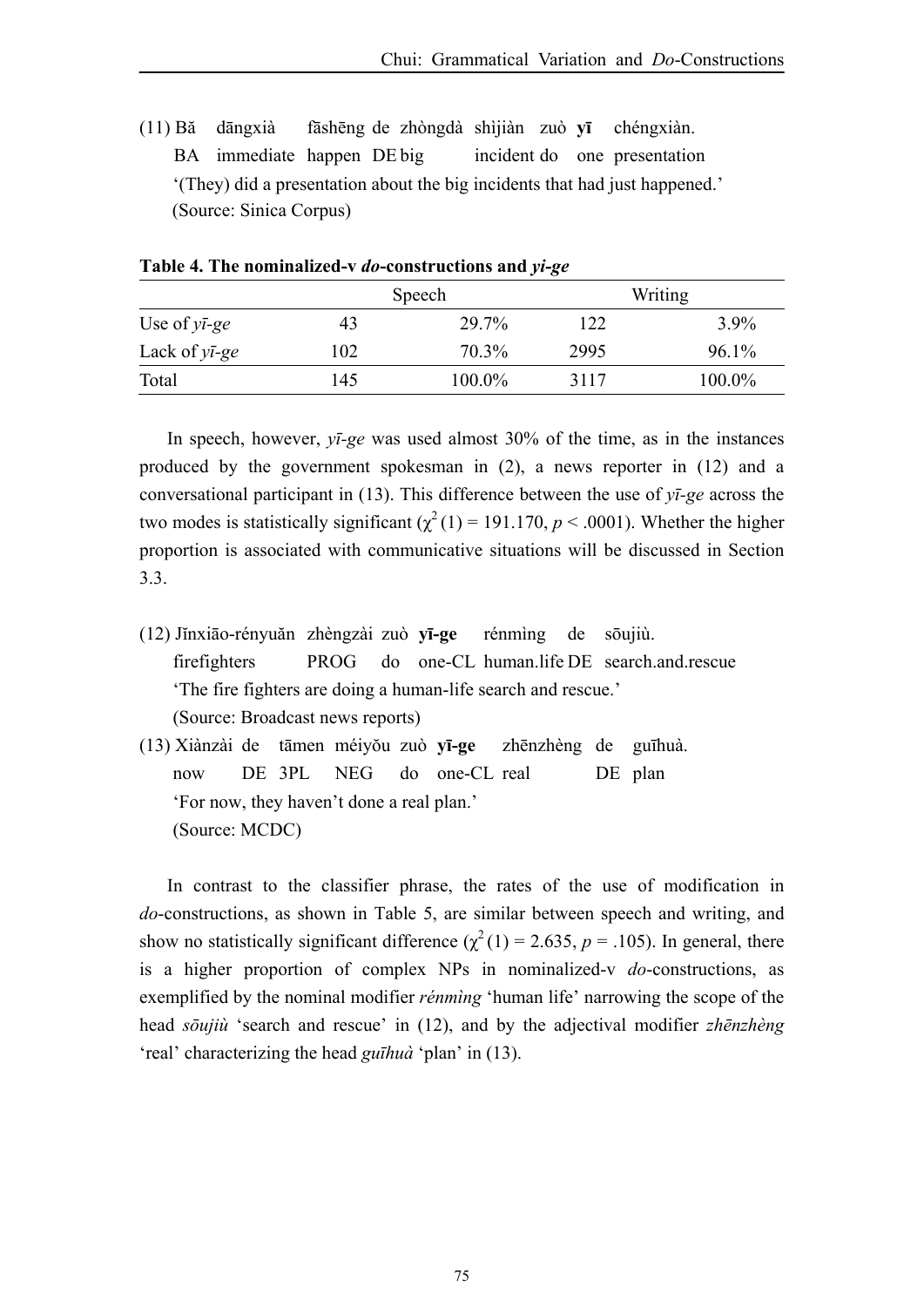|                                      |     | Speech    |      | Writing   |
|--------------------------------------|-----|-----------|------|-----------|
| Use of other modifying constituents  | 88  | $60.7\%$  | 2094 | $672\%$   |
| Lack of other modifying constituents | 57  | $39.3\%$  | 1023 | 32.8%     |
| Total                                | 145 | $100.0\%$ | 3117 | $100.0\%$ |

**Table 5. Modification in nominalized-v** *do***-constructions** 

Thus far, it is clear that the variants do not align in development. First, the tokens of occurrence of the two variants differ markedly, in that the nominalized-v variant is the dominant form in the variation. The uncommon use of the modifying-v variant suggests that it could either be a recent development or a low-frequency structure. Second, the structural patterns of the two variants of *do*-constructions also differ. The patterning of the nominalized-v variant is consistent across speech and writing, in that the classifier phrase is uncommon but modification is preferred. Such consistency does not support the claim that "the patterns of use in speech are dramatically different from the patterns in writing" (Biber 2012:11). Most importantly, the consistent structural development of the nominalized-v variant breaks the conventional distinction between spoken and written language.

In the case of the modifying-v variant, *yī-ge* is also a rarity, but the occurrence of the modification forms two opposite patterns. In spoken discourse, modification occurs in a small minority; in written discourse, it occurs in the majority. Thus, the structural patterning of a grammatical variant is not necessarily uniform; distinct structural patterns of the same variant can evolve in variation. The relation between the various structural patterns and situations of use will be discussed in the next section.

#### **3.3 Situations of use**

In Sinica Corpus, the written data from newspapers, magazines, books, academic journals, textbooks, reference books and other academic works can be categorized into various genres (see Section 2). While the language users in the corpus were writers of various kinds, those in the two spoken texts played diverse roles in different social situations. First, daily face-to-face conversations are the most fundamental type of talk-in-interaction (Sacks, Schegloff & Jefferson 1974, Clark 1996, Stivers et al. 2009). The participants in the spoken texts from the NCCU Corpus of Spoken Mandarin and Mandarin Conversational Dialogue Corpus were friends, schoolmates, family members, colleagues, or new acquaintances. They were free to find and develop topics of common interest. The second type of data was from spoken broadcast news produced by reporters. Third, *Ajishi* was a chef in the cooking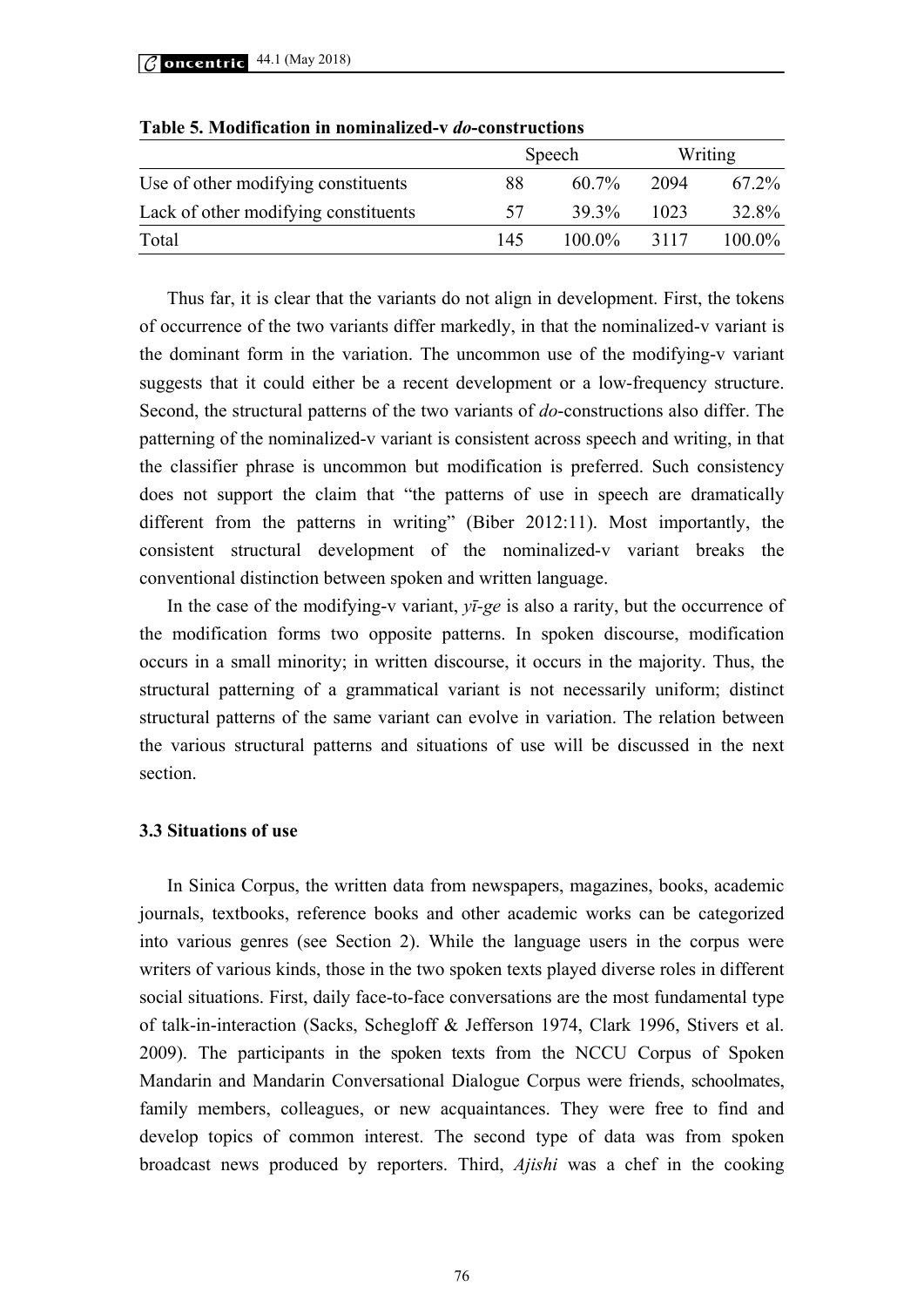program *Stylish Man–The Chef* on television. Finally, the chef was in the position of an interviewee on TV in his two personal interviews. The variants in occurrence and usages in different situations are discussed here.

First, of the 3,117 instances of the nominalized-v *do*-constructions in written discourse, Table 6 indicates a high proportion of reportage (71.3%); the articles were mainly published in newspapers (52.2%, 1159 out of 2,222) or magazines (40%, 888 out of 2,222). Of the 2,094 instances including modification (see Table 5), 71.1% also appeared in reportage. Altogether, it can be claimed that the nominalized-v *do*-constructions with complex NPs are a structural pattern typical of reportage writing.

| Types of text         |      | Token Proportion | Types of text                | Token | Proportion |
|-----------------------|------|------------------|------------------------------|-------|------------|
| Reportage             | 2222 | 71.3%            | Letters                      | 38    | $1.2\%$    |
| Commentaries          | 382  | 12.3%            | Announcements                | 3     | $0.1\%$    |
| Essays                | 250  | $8.0\%$          | Advertisements/illustrations | 7     | $0.2\%$    |
| Novels/stories/fables | 149  | 4.8%             | <b>Biographies</b>           | 2     | $0.1\%$    |
| Handbooks             | 63   | $2.0\%$          | Poems                        |       | $0.0\%$    |
| Total                 | 3117 | 100.0%           |                              |       |            |

**Table 6. The nominalized-v variant in written discourse** 

Table 7 indicates the occurrence of the nominalized-v variant across the four communicative situations in spoken discourse. Most of the instances were produced in broadcast news (62.8%). In other words, when news reporters engaged in activities similar to reportage writing, the same structural pattern was, again, preferred: Modification was added to the constructions 72.5% of the time (66 out of 91 instances), like the modifier *yùjĭngxìng* 'the kind of early warning' that restricts the referent of the head noun *chèlí* 'evacuation' in (14). Evidence from written and spoken data leads to the claim that the nominalized-v *do*-constructions including complex NPs are dominant in reportage, whether oral or written. This structural pattern conforms to Fowler's (1988) claim that the boundary between speech and writing is not clear-cut. Additionally, since the result is not in alignment with the almost exclusive occurrence of the nominal structural elaboration in English, Korean, and Somali written texts (Biber & Conrad 2001), the pattern further demonstrates language specificity. It is possible that the internal syntactic and semantic complexity within the NPs could differ across the two modes of discourse, which remains to be seen, but with regard to the presence or absence of further modification, the preferred presence is consistent across speech and writing in Mandarin Chinese.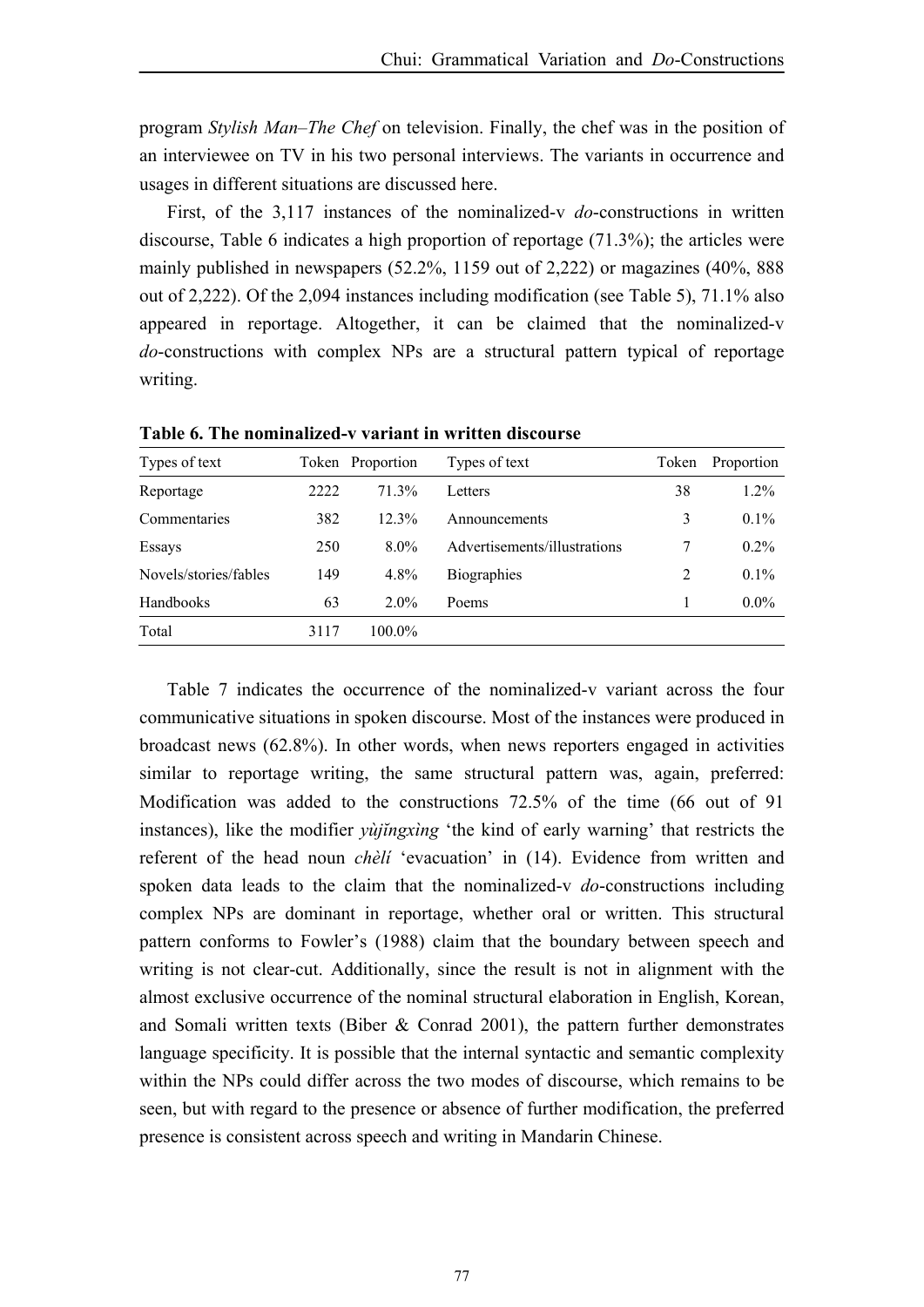| Types of spoken data                   | Token                       | Proportion |
|----------------------------------------|-----------------------------|------------|
| Conversations                          | 35                          | $24.1\%$   |
| Live broadcast news reports            | 91                          | 62.8%      |
| Stylish Man - The Chef                 | 17                          | $11.7\%$   |
| <i>Ajishi's</i> personal TV interviews | $\mathcal{D}_{\mathcal{A}}$ | $1.4\%$    |
| Total                                  | 145                         | $100.0\%$  |

**Table 7. The nominalized-v variant in spoken discourse** 

(14) Cóng zăoshàng kāishĭ zuò **yùjĭngxìng** de **chèlí**. since morning start do early.warning DE evacuation '(They) have started doing (the) early-warning evacuation since morning.' (Source: Broadcast news reports)

Concerning the modifying-v *do*-constructions, 155 instances were found in written discourse. The overwhelming majority (133 instances, 85.8%) occurred in news articles in the Chinese GigaWord 2 Corpus. As to the remaining 22 instances in Sinica Corpus, again, most of them also appeared in reportage (81.8%, 18 out of 22). What is more, 96.7% of the 92 instances including modification (89 out of 92 in Table 3) were also from reportage. These statistics show strongly that modifying-v *do*-constructions with more informational content are largely used in reportage writing.

In spoken discourse, 80.6% of the modifying-v *do*-constructions were produced by *Ajishi* in his TV cooking programs and personal interviews (29 out of 36 in Table 8). In these social situations, the chef wore his chef outfit to maintain his social identity and produce *do*-constructions. Moreover, while it was not his primary goal to deliver a large amount of information in a short time, the chef used the variant without increasing the content of the information in the *do*-constructions. Most of the VPs merely consisted of *zuò* 'do', *dòngzuò* 'action' and a modifying verb (25 out of 36), as exemplified in (15). Thus, the information provided by the construction rests wholly on the meaning of the variant *tiáowèi* 'season'. Intriguingly, when *Ajishi* held a press conference to clarify the details of his extramarital affair, he wore the same outfit and used the '*zuò* – modifying verb – *dòngzuò*' pattern again, as in (16), probably to convince people of his innocence in the affair with his utilization of the positive public image and his use of *do*-constructions.

In brief, there are two structural patterns for the modifying-v variant: The one with modification is mostly used in reportage writing; the one without modification is favored by the chef in speech. The common linguistic style in writing and the individualistic style in speaking demonstrate diversity in the development of the same grammatical variant in linguistic variation.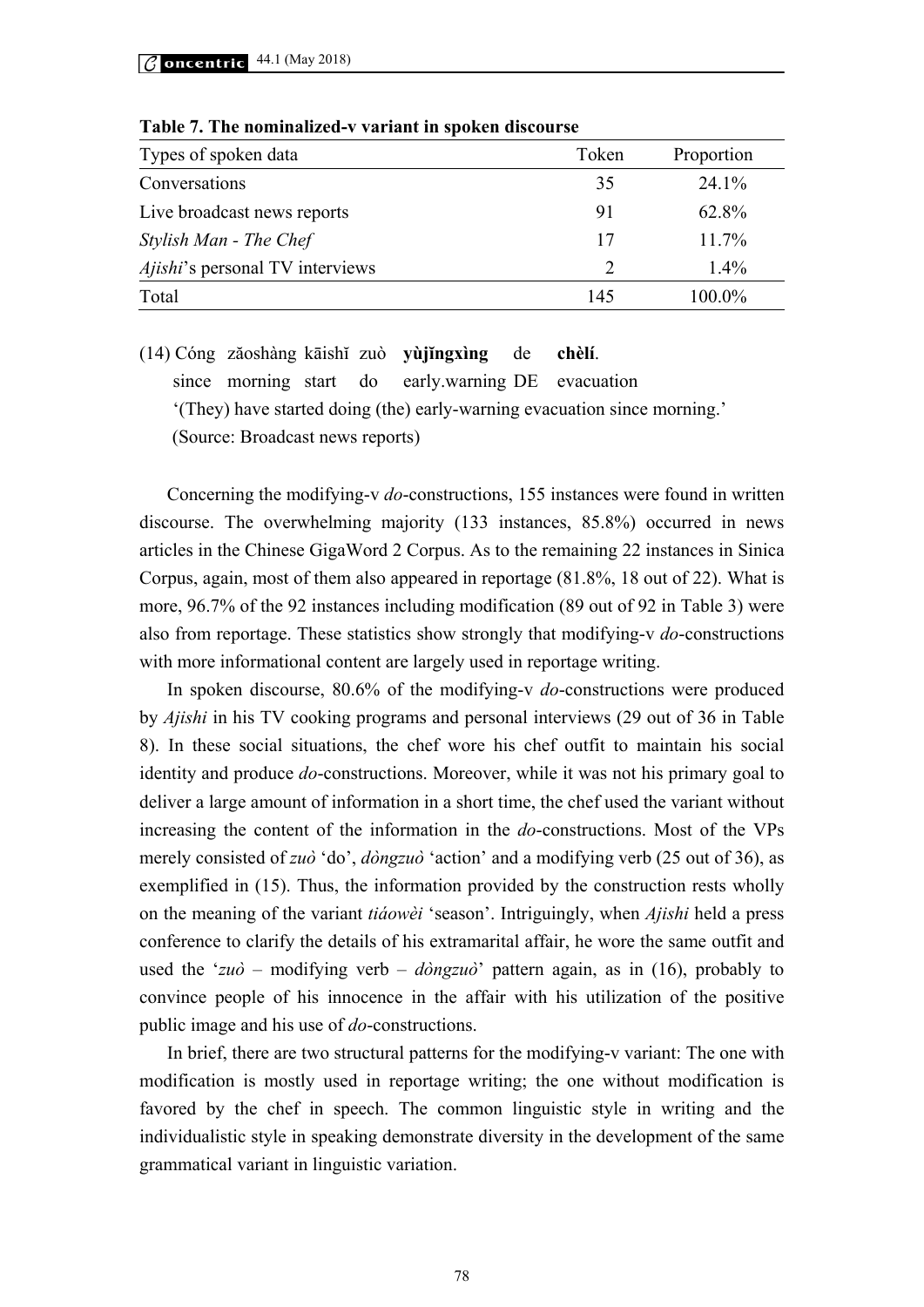| Types of spoken data                   | Token | Proportion |
|----------------------------------------|-------|------------|
| Conversations                          | 0     | $0.0\%$    |
| Live broadcast news reports            |       | 19.4%      |
| Stylish Man - The Chef                 | 24    | 66.7%      |
| <i>Ajishi's</i> personal TV interviews | 5     | 13.9%      |
| Total                                  | 36    | 100.0%     |

**Table 8. The modifying-v variant** 

- (15) Wŏ bù zuò **tiăowèi** de dòngzuò. 1SG NEG do season DE action 'I don't do (the) seasoning action.' (Source: *Stylish Man – The Chef*)
- (16) Wŏ dōu yŏu gēn wŏ tàitai qù zuò **bàobèi** de dòngzuò. 1SG all PRF with 1SG wife go do inform DE action 'I did (the) informing-my-wife action.' (Source: *Ajishi*'s press conference)

In summary, the findings in this section are recapitulated in Table 9 which presents the tokens and rates of occurrence of the two variants. In terms of tokens, the nominalized-v *do*-constructions are much more commonly used in both spoken and written texts. However, in terms of proportions, the modifying-v counterparts are more preferred in speech (18.8%) than in writing (4.4%), and the difference is statistically significant  $\left(\chi^2(1)\right) = 75.358, p \leq .0001$ ). The modifying-v variant of *do*-constructions could be developing into a spoken linguistic feature used in particular social situations.

|         |     |             | -    |               |       |
|---------|-----|-------------|------|---------------|-------|
|         |     | modifying-v |      | nominalized-v | Total |
| Speech  | 36  | 18.8%       | 145  | $4.4\%$       | 181   |
| Writing | 155 | 81.2%       | 3117 | $95.6\%$      | 3272  |
| Total   | 191 | $100.0\%$   | 3262 | $100.0\%$     | 3453  |

**Table 9. The two variants across speech and writing** 

It is noteworthy that the modifying-v variant was not found in conversations and the nominalized-v variant was far from prevailing. The statistics suggest that the two types of *do*-constructions are not typically used in people's daily communication, and are not part of vernacular speech in Taiwan Mandarin. Instead, the two types of *do*-constructions are used in particular communicative situations, and specific structural patterns have evolved in different ways. The nominalized-v variant, a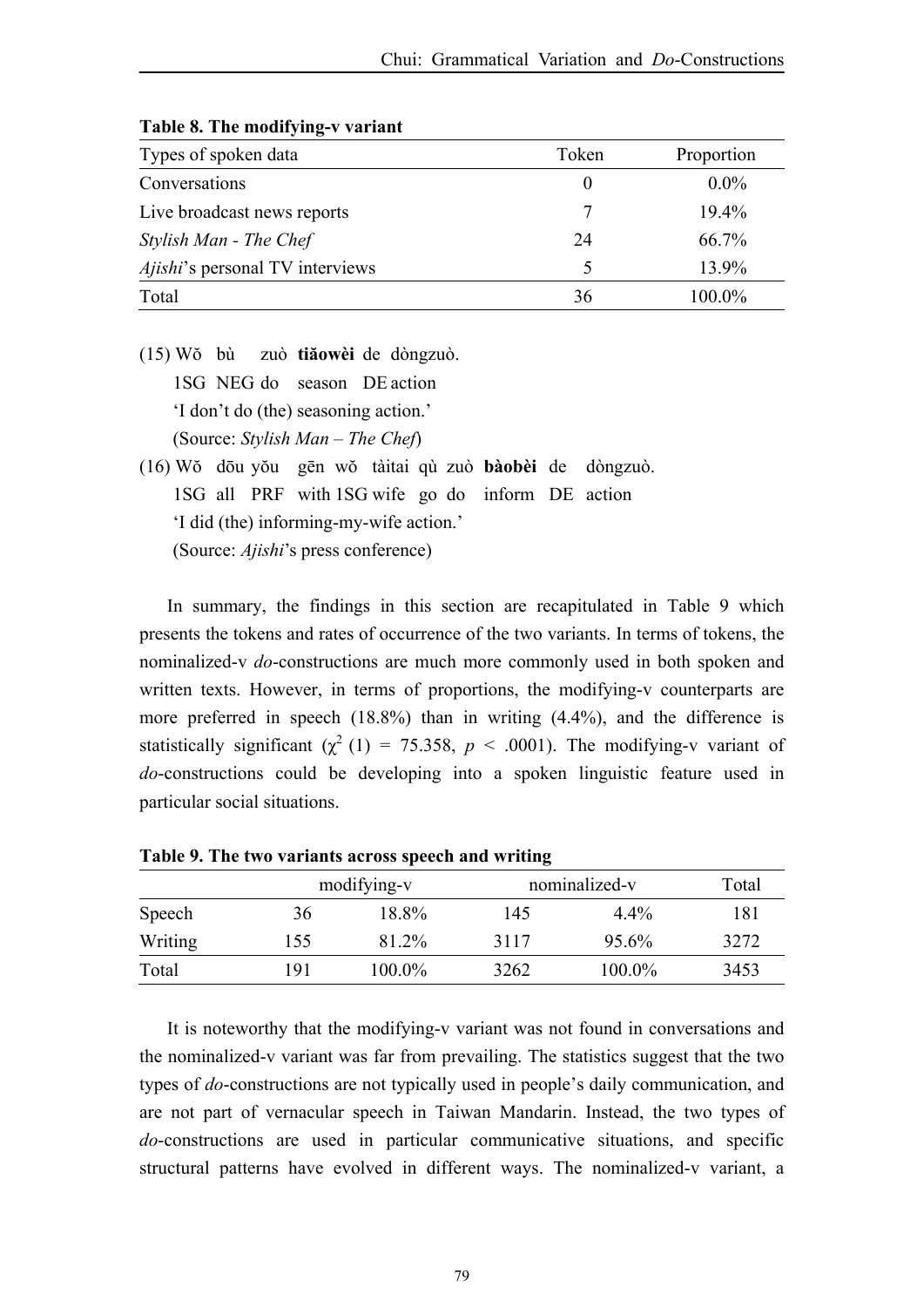structural pattern with a higher density of informational content is specifically used when language users engage in reporting news or events, whether in speech or in writing. Not only does the pattern not conform to the speech-writing distinction, but the frequent use of the structure in live news broadcasts is not in alignment with the general finding that "information is packaged more densely in printed reports than in either editorials or broadcast news" (Ni 2003:161). Speakers can manage to utter more complex forms to fulfill a specific communicative goal. The modifying-v variant, on the other hand, has evolved two structural patterns in different situations of use: The one with further modification largely occurs in reportage writing; the one without further informational content is often used by *Ajishi*. All of these diverse structures and usages are the empirical foundation for the discussion of the directionality of change across the two modes of discourse in the next section.

#### **4. Directionality of grammatical change in variation**

The UDN news article claimed that the variation of *do*-constructions had originated in speech and spread to writing. Such a claim conforms to the general direction of spread, since a large body of cross-linguistic studies show that the typical influence is from spoken to written discourse (Fowler 1988, Fairclough 1994, Croft 2000, Bybee & Hopper 2001, Biber 2003, Kuo 2007, Biber & Gray 2011). To the best of our knowledge, there is a lack of evidence for influence in the reverse direction. Biber & Gray (2011) showed that English complex noun phrases started in academic writing, but the structures did not spread to conversation. If the two grammatical variants in Taiwan Mandarin also originated in the written mode, as in the innovation of English complex NP structures, their contemporary use in the spoken mode would be strong evidence in support of the uncommon direction of linguistic spread from written to spoken language.

The statistical evidence in the previous section does support the uncommon yet plausible direction of the spread. First, if the influence of the two variants had conformed to the usual trend, the occurrence of the two *do*-constructions would have been more prevalent in spoken discourse. However, the figures in Table 9 manifest the contrary. Both the modifying-v and nominalized-v variants of *do*-constructions appear overwhelmingly in writing, 94.8% on average.

Second, if it were true that the variation started in speech, the variants would have been frequently used in the most fundamental type of discourse – face-to-face daily conversations. However, the absence of the modifying-v *do*-constructions (see Table 8) and the low occurrence rate of the nominalized-v counterparts (see Table 7), again, manifest the contrary, showing that they are by no means ordinary linguistic features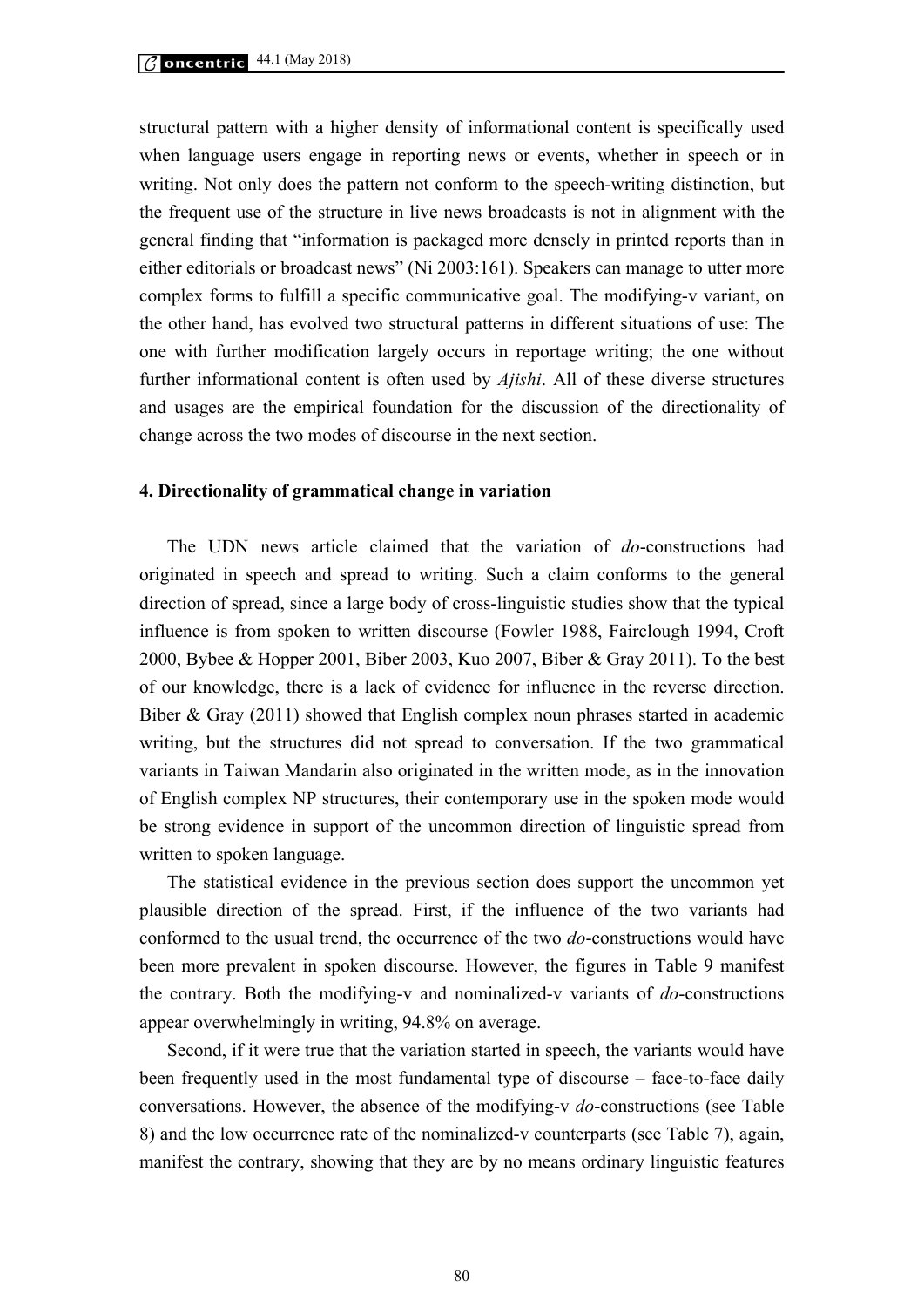habitually used by people in daily conversation. The negative attitude of the general public toward the variation in speech also provides supplementary evidence against initiation from spoken discourse. Last, the development of complex NPs in English to increase informational content in informational, academic, and news writing supports the emergence of *do*-constructions in Mandarin written discourse, as reportage writing also demands more information, and the grammatical object in the *do*-constructions readily meets this demand by forming a complex NP with modification of various types.

Furthermore, the emergence of grammatical variation from written language in Mandarin Chinese happened in 1961, when the renowned Taiwanese poet *Yu Kwang-chung* used the proper name *xīlà* 'Greece' as a predicate being further modified by the degree adverb *fēicháng* 'very much' in his poem *Visiting Dadu Mountain Again* (重上大度山). The line is in (17):

(17) Xīngkōng **fēicháng xīlà**.

starry.sky very.much Greece 'The starry sky is very much Greece-like.' (Source: *Visiting Dadu Mountain Again*)

Unsurprisingly, the novelty was criticized in 1961. Yet, more than half a century later, the proper noun-as-predicate structure is accepted and used in both speech and writing. On February  $12<sup>th</sup>$ , 2015 in Chinatimes.com, the usage appeared in a news headline about *Chou Li-fang*, the Deputy Mayor of Taipei City who had just been appointed by the mayor *Ko Wen-je*, commonly called *Ko-P* by the media and the public.<sup>5</sup> In the headline, the proper name  $Ko-P$  was a predicate and further modified by the degree adverb *hĕn* 'very' in (18) so as to characterize *Chou* as being *Ko-P*-like**.**  This usage was accepted and not commented on by the media. The 'proper noun-as-predicate' structure is also used in ordinary conversation, demonstrating that the initiation of variation from written language is not implausible.

(18) Zhōulìfāngtèzhí **hĕn kē-pī**.

 $\overline{a}$ 

*Chou.Li-fang* characteristic veryKo-P 'The characteristic of *Chou Li-fang* is (that she is) very *Ko*-*P*-like.' (Source: Chinatimes.com)

<sup>5</sup> See http://www.chinatimes.com/newspapers/20150212000435-260102.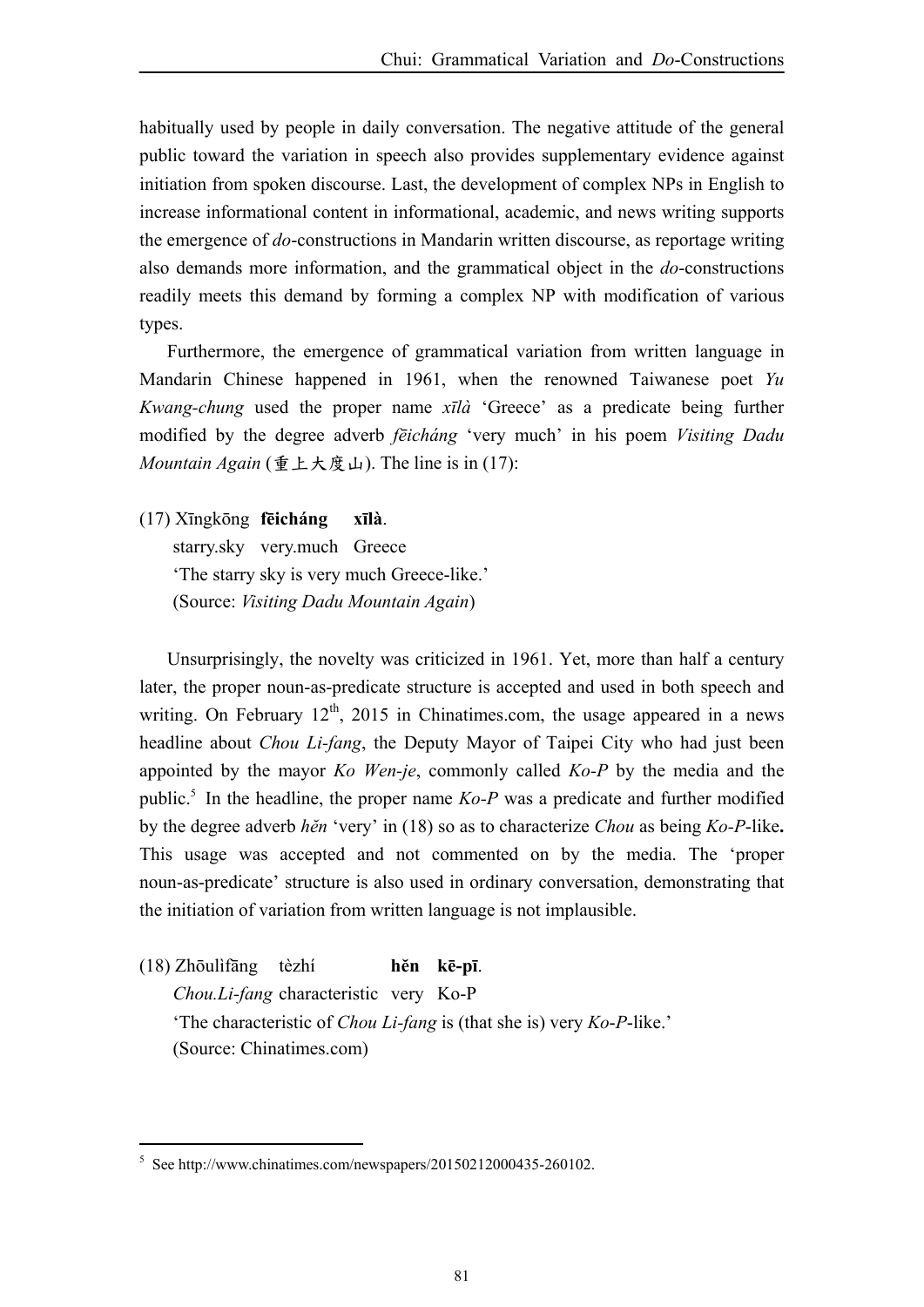The grammatical change of the proper noun-as-predicate structure can be clearly dated from the publication of a poem in 1961. The modifying-v and nominalized-v variants lack this kind of direct evidence to prove that the innovation first occurred in writing. Yet, our findings showing their dominant use in the written mode suggest that the two variants of *do*-constructions were written linguistic features originating in reportage in newspapers and magazines, as the constructions readily allow for an increase in informational content to form complex NPs in the direct object position for delivering more information in reporting news and events. Such a development is not idiosyncratic; a similar cross-linguistic development of complex NP structures with pre- or post-modification in English written discourse has been found (Biber & Conrad 2001, Biber 2003, Ni 2003, Biber & Gray 2011). The consistent cross-linguistic development evidences that "grammar emerges in natural communicative situations…new grammatical uses and functions can emerge in any register – spoken or written – associated with the distinctive situational and communicative characteristics of that register" (Biber & Gray 2011:248).

In Taiwan Mandarin, the modifying-v and nominalized-v *do*-constructions are expanding to spoken discourse and developing in different ways. At the present stage of variation, the nominalized-v variant is highly preferred in both speech and writing, showing that *do*-constructions of this type are more recognized. As for the low occurrence of the modifying-v *do*-constructions, one interpretation is that constructions of this type are a recent development. Another is that they are established but just not frequently used. Then, the direction of change might not be from writing to speech. Despite such a possibility, the development is believed to be recent and still at its initial stage because of the negative public response to the use of the modifying-v *do*-constructions in the spoken mode. In daily face-to-face conversations, the rare or uncommon occurrence of the variants attest that the two types of *do*-constructions are not vernacular forms of speaking.

Besides the rates of occurrence, the two variants have also undergone distinct paths of structural development to meet communicative needs in different situations. This development does not necessarily conform to the conventional distinction between speech and writing. In English, conversation and information writing have important lexical, grammatical, and lexico-grammatical differences (Biber 2012), as exemplified by the use of downtoners, collocations with *have*, *make*, and *take*, frequent lexical sequences, and grammatical variation in Table 10.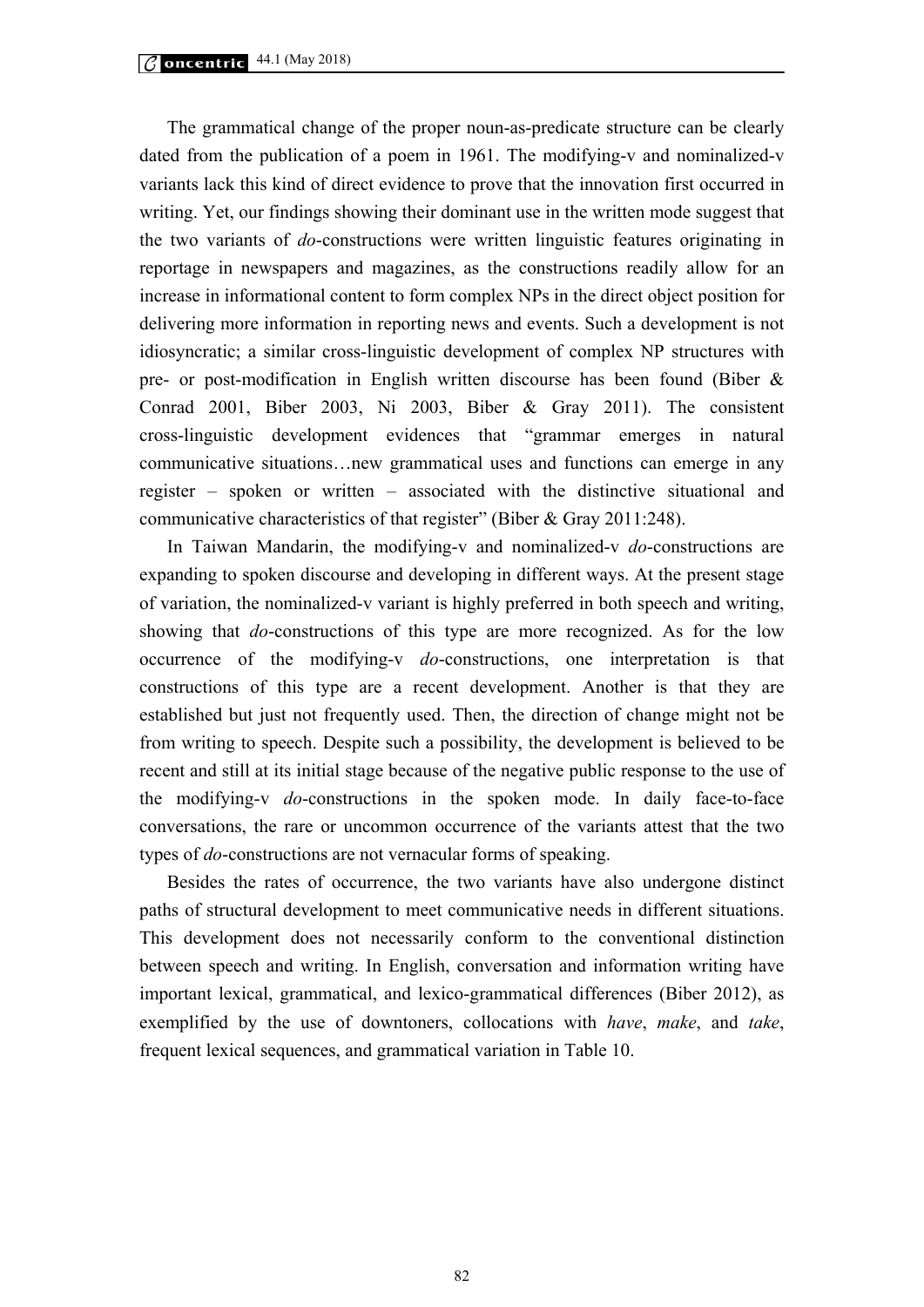|                       | Conversation                                                                       | Informational writing          |
|-----------------------|------------------------------------------------------------------------------------|--------------------------------|
| Use of downtoners     | pretty                                                                             | relatively, rather, fairly,    |
|                       |                                                                                    | slightly                       |
| Collocations with     | have lunch, make a phone                                                           | have implications for, make    |
| have/make/take        | call, take a break                                                                 | assumptions about, take        |
|                       |                                                                                    | precedence over                |
|                       | Frequent lexical sequences I don't know if, I don't know on the other hand, in the |                                |
|                       | what, do you want to, I                                                            | case of, one of the most, as a |
|                       | don't want to, I was going                                                         | result of, on the basis of, in |
|                       | to, are you going to                                                               | the form of                    |
| Grammatical variation | verb + that                                                                        | verb + $\theta$                |

**Table 10. The linguistic distinction across speech and writing (adapted from Biber 2012:18-22)** 

In Taiwan Mandarin, however, the nominalized-v variant with modification in *do*-constructions is specifically used when language users engage in reporting news or events in transactional discourse, whether during live news broadcasts or in reportage writing. The potential formation of complex NPs in the constructions is suitable for increasing the amount of content, as is demanded in reportage in which the primary goal is to deliver information. Thus, the development of this particular structural pattern of the nominalized-v variant breaks the distinction between reportage writing and live news broadcasts to meet the same communicative demand. Furthermore, the development is language-specific. Biber & Conrad (2001) have studied the use of the complex NPs in English, Korean, and Somali. The predominance of the nominal structure in written language was found the same across the three typologically different languages. Only in Mandarin is the complex nominalized-v *do*-constructions readily used in live news broadcasts.

Instead of the one-variant-one-structure pattern, the modifying-v variant has evolved two patterns: In written discourse, the modifying-v *do*-constructions with modification, just like the nominalized-v counterparts, mainly appear in reportage for conveying more information. In speech, most constructions of this type lack further modification. They are particularly favored by the chef *Ajishi* in social situations where providing dense information is not the primary concern. Since this structural pattern is not ordinary usage in the culinary profession, the 'do-modifying-v-action' pattern, accompanied by the sight of *Ajishi* in his chef outfit, manifests *Ajishi*'s individualistic speech style which is associated with his generally positive public image. In short, such a two-track development of the use of the modifying-v variant is strong evidence that the grammatical change of a variant is not necessarily unvarying;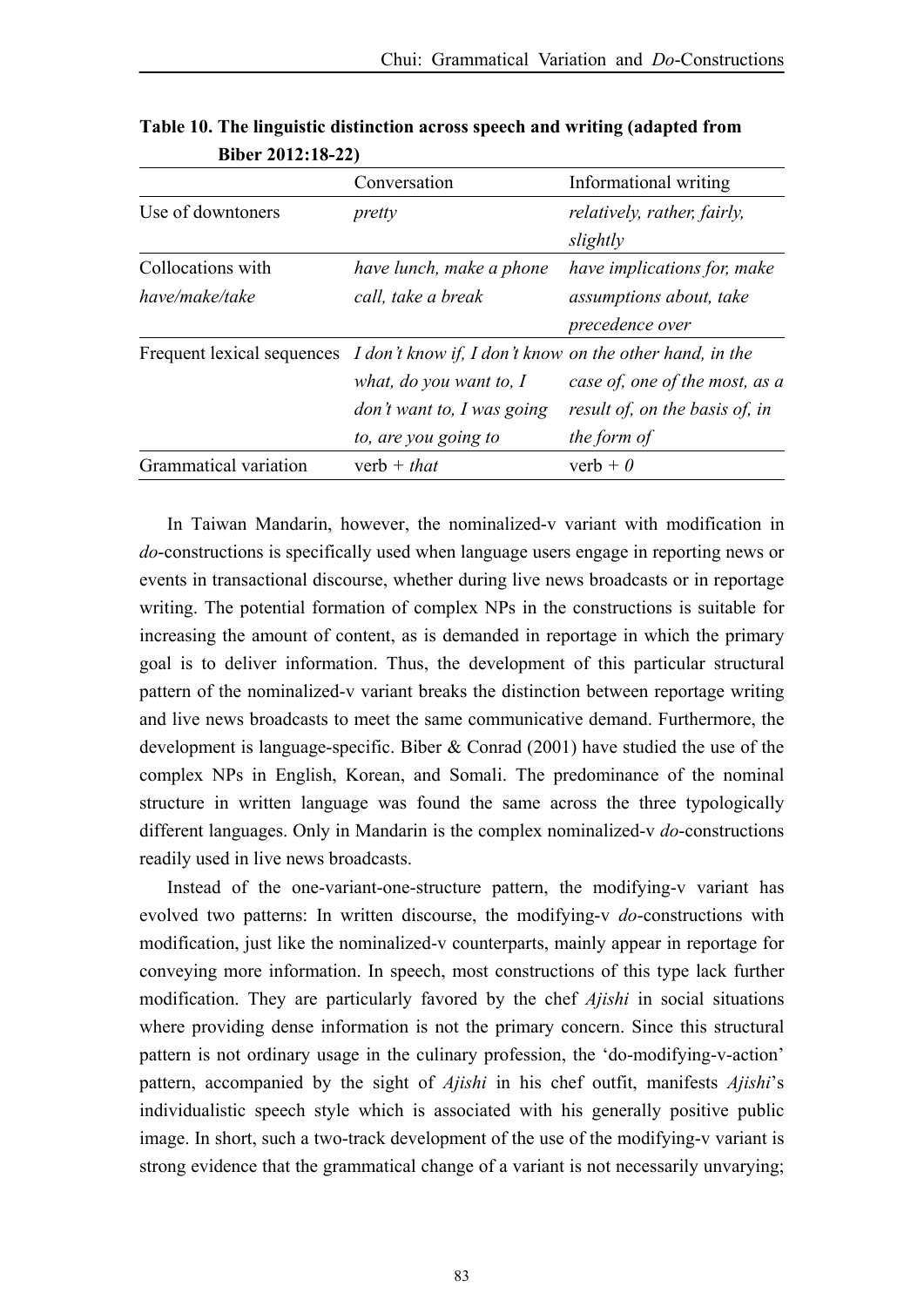the same grammatical variant can evolve distinct structural patterns to meet communicative needs in different situations.

#### **5. Conclusion**

The variation of *do*-constructions in Mandarin Chinese attests to the plausible initiation of linguistic variation from written discourse. The spread of the writing-like features toward speaking is as possible as the drift of speech-like features toward writing. In variation, two different variants could develop a similar structural pattern to meet the same communicative need. On the other hand, the same variant could evolve different structural patterns to accomplish different communicative goals.

The development of this variation is still in progress. Recently, it was noticed that even the docents at a city public zoo spontaneously used the 'do - modifying-v action' pattern, uttering *zuò* 'do' *wèishí* 'feed' *de* 'DE' *dòngzuò* 'action', to explain the behavior of animals shown in video broadcasts. Its development and usage, especially in speech situations, are worth pursuing. Second, while the current study focused on the presence and absence of modification in the NP objects in *do*-constructions, the syntactic and semantic complexity of the NPs with respect to quantity, type, meaning and function await research. Finally, when diachronic data are available, the ways in which the development of the two types of *do*-constructions may be related can be investigated.

#### **Appendix. Abbreviations of linguistic terms**

| 1SG        | first person singular  |
|------------|------------------------|
| 2SG        | second person singular |
| 3PL        | third person plural    |
| 3SG        | third person singular  |
| BA         | the morpheme BA        |
| CL         | classifier             |
| DE         | the morpheme DE        |
| <b>NEG</b> | negative morpheme      |
| PRF        | perfective aspect      |
| PROG       | progressive aspect     |
| PRT        | discourse particle     |
|            |                        |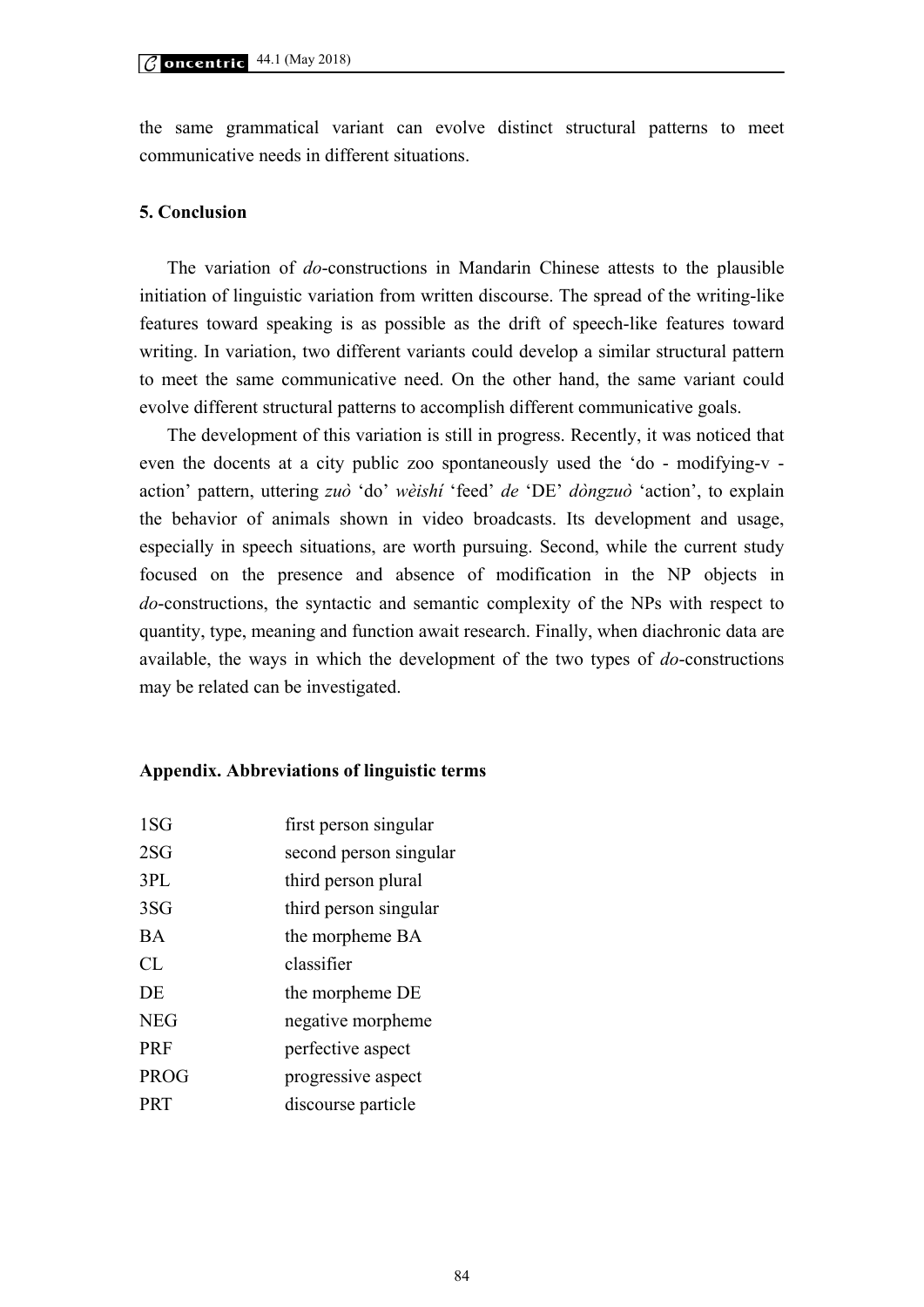## **References**

- Biber, Douglas. 2003. Compressed noun-phrase structures in newspaper discourse: The competing demands of popularization vs. economy. *New Media Language*, ed. by Jean Aitchinson and Diana M. Lewis, 169-181. London & New York: Routledge.
- Biber, Douglas. 2009. A corpus-driven approach to formulaic language: Multi-word patterns in speech and writing. *International Journal of Corpus Linguistics*  14.3:275-311.
- Biber, Douglas. 2012. Register as a predictor of linguistic variation. *Corpus Linguistics and Linguistic Theor*y 8:9-37.
- Biber, Douglas, and Susan Conrad. 2001. Register variation: A corpus approach. *The Handbook of Discourse Analysis*, ed. by Deborah Schiffrin, Deborah Tannen, and Heidi Ehernberger Hamilton, 175-196. Oxford: Blackwell.
- Biber, Douglas, and Bethany Gray. 2011. Grammar emerging in the noun phrase: The influence of written language use. *English Language and Linguistics* 15:223-250.
- Bybee, Joan. 2006. Language change and universals. *Linguistic Universals*, ed. by Ricardo Mairal and Juana Gil, 179-194. Cambridge: Cambridge University Press.
- Bybee, Joan, and Paul J. Hopper. 2001. *Frequency and the Emergence of Linguistic Structure*. Oxford: John Benjamins.
- Celce-Murcia, Marianne, and Elite Olshtain. 2000. *Discourse and Context in Language Teaching: A Guide for Language Teachers*. Cambridge: Cambridge University Press.
- Chui, Kawai, and Huei-ling Lai. 2008. The NCCU Corpus of Spoken Chinese: Mandarin, Hakka, and Southern Min. *Taiwan Journal of Linguistics* 6:119-144.
- Chui, Kawai. 2016. *Yuyan 'Aibu'ai? Yuyanxuejia de Kanfa* [*Language Cancer? Perspectives from Linguists*], ed. by One-Soon Her, 109-136. Taipei: Linking Publishing.
- Chui, Kawai, Huei-ling Lai, and Hui-Chen Chan. 2017. The Taiwan Spoken Chinese Corpus. *Encyclopedia of Chinese Language and Linguistic*s, ed. by Rint Sybesma, 257-259. Boston, USA: Brill.
- Clark, Herbert Herb. 1996. *Using Language*. Cambridge: Cambridge University Press.
- Conrad, Susan, and Douglas Biber. 2009. *Real Grammar: A Corpus-Based Approach to English*. London: Pearson Longman.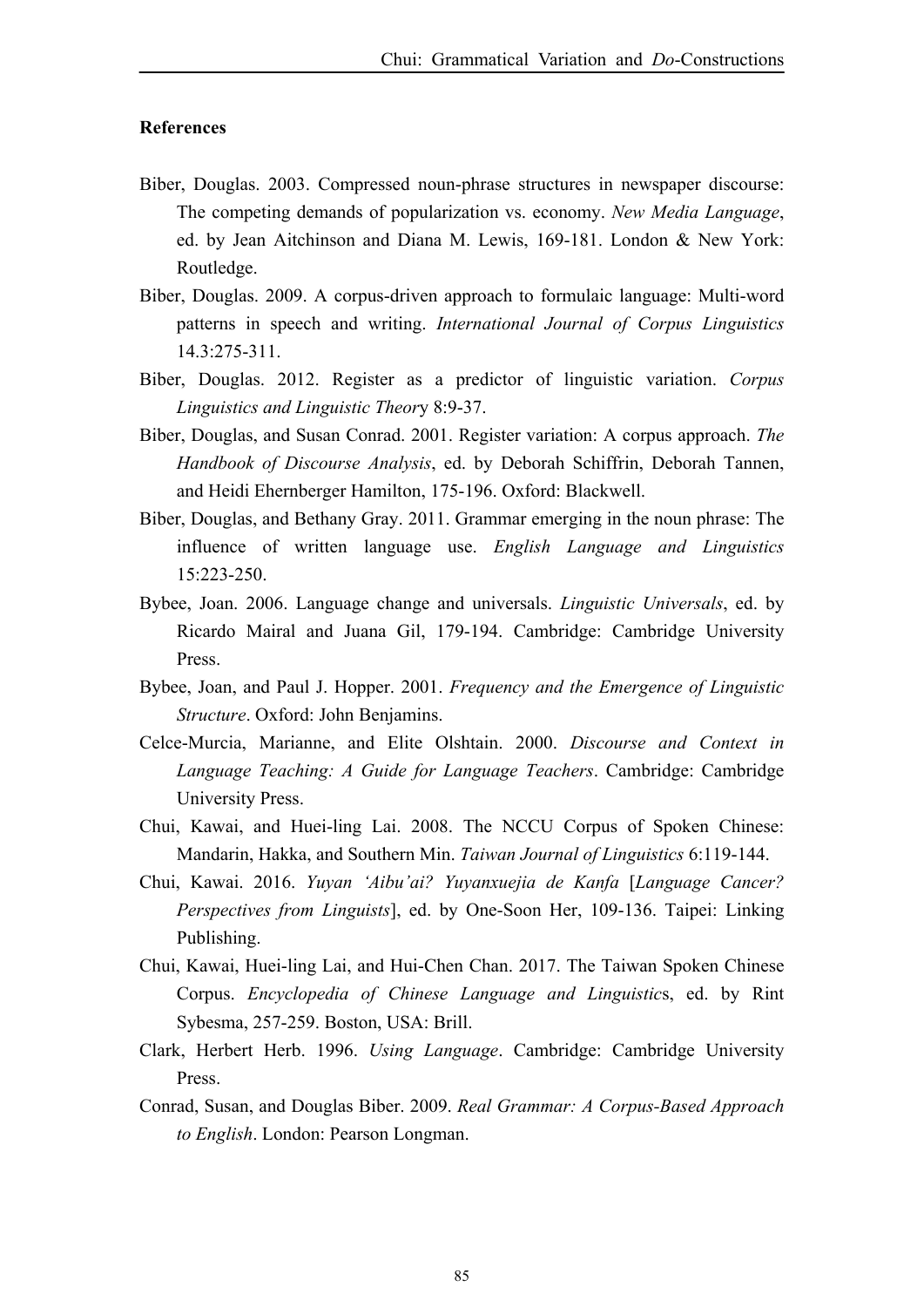- Croft, William. 2000. *Explaining Language Change: An Evolutionary Approach*. London: Longman.
- Fairclough, Norman. 1994. Conversationalization of public discourse and the authority of the consumer. *The Authority of the Consumer*, ed. by Russell Keat, Nigel Whiteley, and Nicholas Abercrombie, 253-268. London: Routledge.
- Finegan, Edward, and Douglas Biber. 2001. Register variation and social dialect variation: The register axiom. *Style and Sociolinguistic Variation*, ed. by Penelope Eckert and John R. Rickford, 235-267. Cambridge: Cambridge University Press.
- Fowler, Roger. 1988. Orality models in the press. *Oracy Matters*, ed. by Margaret MacLure, Terry Phillips, and Andrew Wilkinson, 135-146. Milton Keynes: Open University Press.
- Good, Jeff. 2008. *Linguistic Universals and Language Change*. Oxford: Oxford University Press.
- Hruschka, Daniel J., Morten H. Christiansen, Richard A. Blythe, William Croft, Paul Heggarty, Salikoko S. Mufwene, Janet B. Pierrehumbert, and Shana Poplack. 2009. Building social cognitive models of language change. *Trends in Cognitive Science* 13:464-469.
- Huang, Shuanfan. 1999. The emergence of a grammatical category *definite article* in spoken Chinese. *Journal of Pragmatics* 31:77-94.
- Huang, Chu-Ren, and Jingxia Lin. 2012. The ordering of Mandarin Chinese light verbs. *Chinese Lexical Semantics: The 13th Chinese Lexical Semantics Workshop*, ed. by Donghong Ji and Guozheng Xiao, 728-735. Heidelberg: Springer.
- Jespersen, Otto. 1965. *A Modern English Grammar on Historical Principles, Part VI, Morphology*. London: George Allen and Unwin Ltd.
- Kuo, Sai-Hua. 2007. Social change and discursive change: Analyzing conversationalization of media discourse in Taiwan. *Discourse Studies* 9.6: 743-765.
- Labov, William. 1972. *Sociolinguistic Patterns*. Philadelphia: University of Pennsylvania Press.
- Leech, Geoffrey Neil. 2006. *A Glossary of English Grammar*. Edinburgh: Edinburgh University Press.
- Ni, Yibin. 2003. Noun phrase in media texts: A quantificational approach. *New Media Language*, ed. by Jean Aitchinson and Diana M. Lewis, 159-181. London & New York: Routledge.
- Ochs, Elinor. 1979. Planned and unplanned discourse. *Syntax and Semantics, vol. 12: Discourse and Syntax*, ed. by Talmy Givon, 51-80. New York: Academic Press.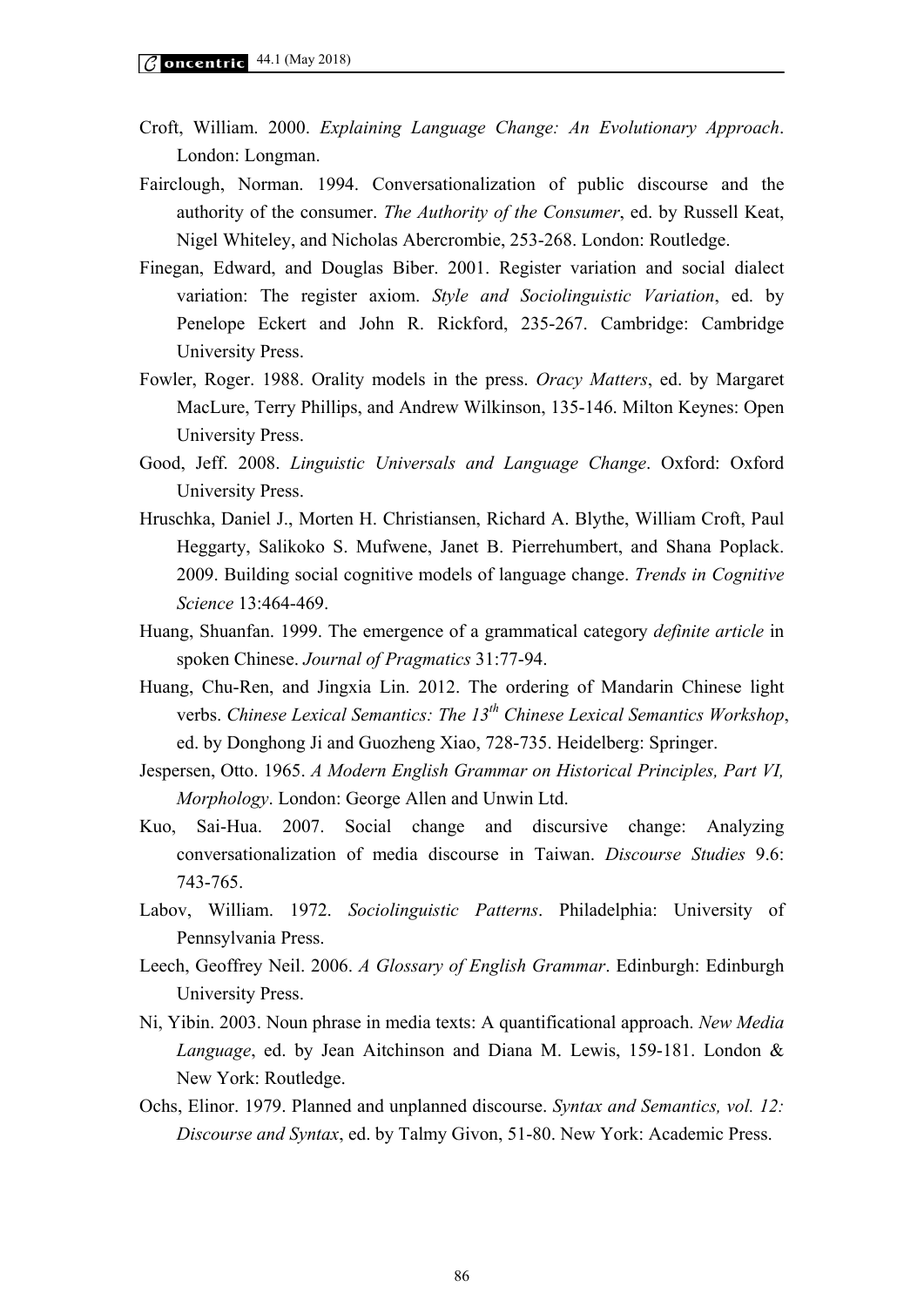- Sacks, Harvey, Emanuel Abraham Schegloff, and Gail Jefferson. 1974. A simplest systematics for the organization of turn-taking for conversation. *Language* 50:696-735.
- Stivers, Tanya, Nick James Enfield, Penelope Brown, Christina Englert, Makoto Hayashi, Trine Heinemann, Gertie Hoymann, Federico Rossano, Jan Peter de Ruiter, Kyung-Eun Yoon, and Stephen C. Levinson. 2009. Universals and cultural variation in turn-taking in conversation. *Proceedings of the National Academy of Sciences of the United States of America* 106.26:10587-10592.

[Received December 26, 2016; revised June 30, 2017; accepted October 2, 2017]

Department of English Research Center for Mind, Brain and Learning Research Center for Chinese Cultural Subjectivity National Chengchi University Taipei, TAIWAN Kawai Chui: kawai@nccu.edu.tw